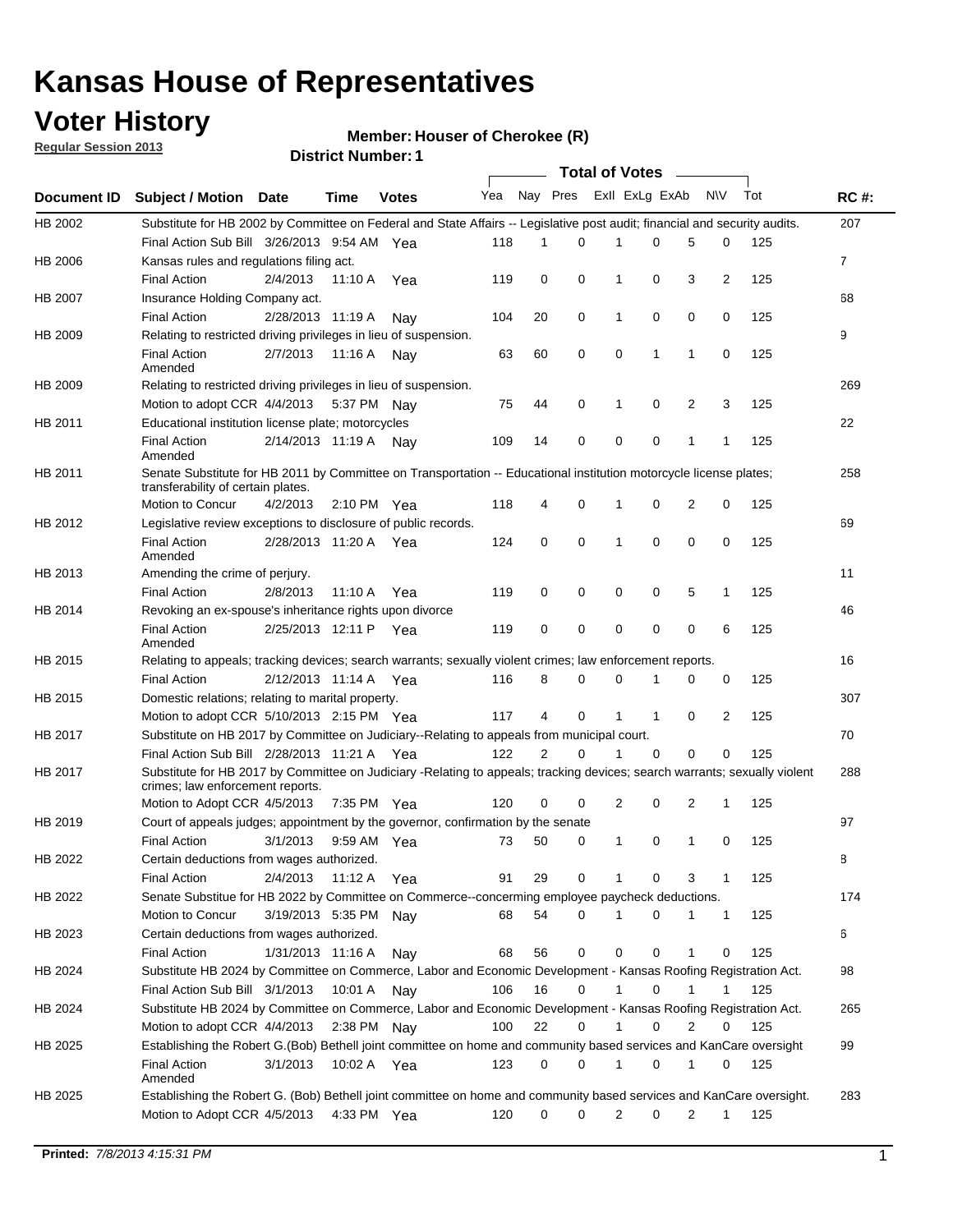## **Voter History**

**Member: Houser of Cherokee (R)** 

**Regular Session 2013**

|             |                                                                                                                                                                                                                                                        |                       | ו וסטוווטרו ויטוווט |              |     |                         | <b>Total of Votes</b> |   |   |                |           |     |     |
|-------------|--------------------------------------------------------------------------------------------------------------------------------------------------------------------------------------------------------------------------------------------------------|-----------------------|---------------------|--------------|-----|-------------------------|-----------------------|---|---|----------------|-----------|-----|-----|
| Document ID | <b>Subject / Motion</b>                                                                                                                                                                                                                                | Date                  | Time                | <b>Votes</b> | Yea | Nay Pres Exll ExLg ExAb |                       |   |   |                | <b>NV</b> | Tot | RC# |
| HB 2028     | Providing for venue in Shawnee County District Court in certain forfeiture proceedings                                                                                                                                                                 |                       |                     |              |     |                         |                       |   |   |                |           |     | 12  |
|             | <b>Final Action</b><br>Amended                                                                                                                                                                                                                         | 2/8/2013              | 11:12 A Yea         |              | 119 | 1                       | 0                     | 0 | 0 | 5              | 0         | 125 |     |
| HB 2028     | Providing for venue in Shawnee County District Court in certain forfeiture proceedings                                                                                                                                                                 |                       |                     |              |     |                         |                       |   |   |                |           |     | 199 |
|             | <b>Motion to Concur</b>                                                                                                                                                                                                                                | 3/25/2013 9:36 AM Yea |                     |              | 120 | 0                       | 0                     | 2 | 0 | 2              | 1         | 125 |     |
| HB 2030     | Creating wounded warrior deer hunting permits for injured combat veterans.                                                                                                                                                                             |                       |                     |              |     |                         |                       |   |   |                |           |     | 25  |
|             | <b>Final Action</b><br>Amended                                                                                                                                                                                                                         | 2/15/2013 11:16 A     |                     | Yea          | 115 | 0                       | 0                     | 2 | 2 | 3              | 3         | 125 |     |
| HB 2033     | Concerning the regulation of knives                                                                                                                                                                                                                    |                       |                     |              |     |                         |                       |   |   |                |           |     | 143 |
|             | <b>Final Action</b>                                                                                                                                                                                                                                    | 3/7/2013              | 12:12 P             | Yea          | 93  | 28                      | 0                     | 1 | 0 | 3              | 0         | 125 |     |
| HB 2033     | Concerning the regulation of knives.                                                                                                                                                                                                                   |                       |                     |              |     |                         |                       |   |   |                |           |     | 270 |
|             | Motion to adopt CCR 4/4/2013                                                                                                                                                                                                                           |                       | 5:43 PM Yea         |              | 95  | 26                      | 0                     |   | 0 | 3              | 0         | 125 |     |
| HB 2034     | Human trafficking; crimes of commercial sexual exploitation of a child, selling sexual relations, promoting the sale of sexual<br>relations and buying sexual relations; children in need of care; staff secure faciliies.                             |                       |                     |              |     |                         |                       |   |   |                |           |     | 17  |
|             | <b>Final Action</b><br>Amended                                                                                                                                                                                                                         | 2/12/2013 11:16 A Yea |                     |              | 124 | 0                       | 0                     | 0 | 1 | 0              | 0         | 125 |     |
| HB 2034     | S Sub for HB 2034 by Committee on Judiciary - Human trafficking; crimes of commercial sexual exploitation of a child, selling<br>sexual relations, promoting the sale of sexual relations and buying sexual relations; children in need of care; staff |                       |                     |              |     |                         |                       |   |   |                |           |     | 282 |
|             | Motion to Adopt CCR 4/5/2013 4:18 PM Yea                                                                                                                                                                                                               |                       |                     |              | 120 | 0                       | $\Omega$              | 2 | 0 | $\overline{2}$ | 1         | 125 |     |
| HB 2035     | Cities; experience requirements for plumbers, electricians and certain mechanical contractors.                                                                                                                                                         |                       |                     |              |     |                         |                       |   |   |                |           |     | 29  |
|             | <b>Final Action</b>                                                                                                                                                                                                                                    | 2/18/2013 11:16 A     |                     | Yea          | 117 | 2                       | 0                     | 2 | 0 | 4              | 0         | 125 |     |
| HB 2037     | Public property; religious displays; other displays.                                                                                                                                                                                                   |                       |                     |              |     |                         |                       |   |   |                |           |     | 176 |
|             | <b>Final Action</b>                                                                                                                                                                                                                                    | 3/20/2013 10:27 A Yea |                     |              | 120 | 3                       | 0                     | 1 | 0 | $\mathbf{1}$   | 0         | 125 |     |
| HB 2041     | Criminal history record information; definition; municipal court reporting; district court reporting.                                                                                                                                                  |                       |                     |              |     |                         |                       |   |   |                |           |     | 19  |
|             | <b>Final Action</b>                                                                                                                                                                                                                                    | 2/13/2013 11:23 A     |                     | Yea          | 119 | 3                       | 0                     | 0 | 0 | 3              | 0         | 125 |     |
| HB 2042     | Appraisal of property for taxation purposes; appeals; changes.                                                                                                                                                                                         |                       |                     |              |     |                         |                       |   |   |                |           |     | 158 |
|             | <b>Final Action</b><br>Amended                                                                                                                                                                                                                         | 3/18/2013 11:19 A Yea |                     |              | 109 | 12                      | 0                     | 2 | 0 | 2              | 0         | 125 |     |
| HB 2043     | Aggravated battery; driving under the influence.                                                                                                                                                                                                       |                       |                     |              |     |                         |                       |   |   |                |           |     | 100 |
|             | <b>Final Action</b><br>Amended                                                                                                                                                                                                                         | 3/1/2013              | 10:03 A Yea         |              | 123 | 0                       | 0                     | 1 | 0 | 1              | 0         | 125 |     |
| HB 2043     | Senate Substitute for HB 2043 by Committee on Judiciary - Attorney general; duties and responsibilities; notice of intent to<br>seek the death penalty.                                                                                                |                       |                     |              |     |                         |                       |   |   |                |           |     | 271 |
|             | Motion to adopt CCR 4/4/2013                                                                                                                                                                                                                           |                       | 5:48 PM             | Yea          | 121 | 0                       | 0                     |   | 0 | 3              | 0         | 125 |     |
| HB 2044     | Increasing the penalty for a person who distributes a controlled substance that causes great bodily harm or death.                                                                                                                                     |                       |                     |              |     |                         |                       |   |   |                |           |     | 101 |
|             | <b>Final Action</b><br>Amended                                                                                                                                                                                                                         | 3/1/2013              | 10:05 A             | Nav          | 112 | 11                      | $\Omega$              |   | 0 |                | 0         | 125 |     |
| HB 2047     | Requiring certain municipalities to vote to increase property tax revenues over previous year when such increase exceeds<br>inflation; publication.                                                                                                    |                       |                     |              |     |                         |                       |   |   |                |           |     | 186 |
|             | <b>Final Action</b><br>Amended                                                                                                                                                                                                                         | 3/21/2013 11:29 A Yea |                     |              | 68  | 53                      | 0                     | 1 | 0 | 3              | 0         | 125 |     |
| HB 2049     | Kansas department of agriculture; increasing certain fees and eliminating sunsets on various program fees.                                                                                                                                             |                       |                     |              |     |                         |                       |   |   |                |           |     | 59  |
|             | <b>Final Action</b><br>Amended                                                                                                                                                                                                                         | 2/27/2013 12:23 P     |                     | Nay          | 77  | 46                      | $\Omega$              | 1 | 0 | 1              | 0         | 125 |     |
| HB 2049     | Kansas department of agriculture; increasing certain fees; concerning sunsets on various program fees.                                                                                                                                                 |                       |                     |              |     |                         |                       |   |   |                |           |     | 324 |
|             | Motion to adopt CCR 6/2/2013                                                                                                                                                                                                                           |                       | 12:28 A             | Nay          | 45  | 64                      | 0                     |   | 0 | 6              | 9         | 125 |     |
| HB 2050     | Agriculture; agricultural chemical registration; pesticide business liablity insurance; repeal of the Kansas agricultural liming<br>materials act.                                                                                                     |                       |                     |              |     |                         |                       |   |   |                |           |     | 60  |
|             | <b>Final Action</b><br>Amended                                                                                                                                                                                                                         | 2/27/2013 12:25 P     |                     | Yea          | 103 | 20                      | 0                     | 1 | 0 | 1              | 0         | 125 |     |
| HB 2051     | Substitute for HB 2051 by Committee on Agriculture and Natural Resources--Amending provisions relating to dams,<br>obstructions, sstreams and water flex accounts and transfer permits.                                                                |                       |                     |              |     |                         |                       |   |   |                |           |     | 50  |
|             | Final Action Sub Bill 2/26/2013 2:12 PM Yea                                                                                                                                                                                                            |                       |                     |              | 117 | 2                       | 0                     | 0 | 0 | 0              | 6         | 125 |     |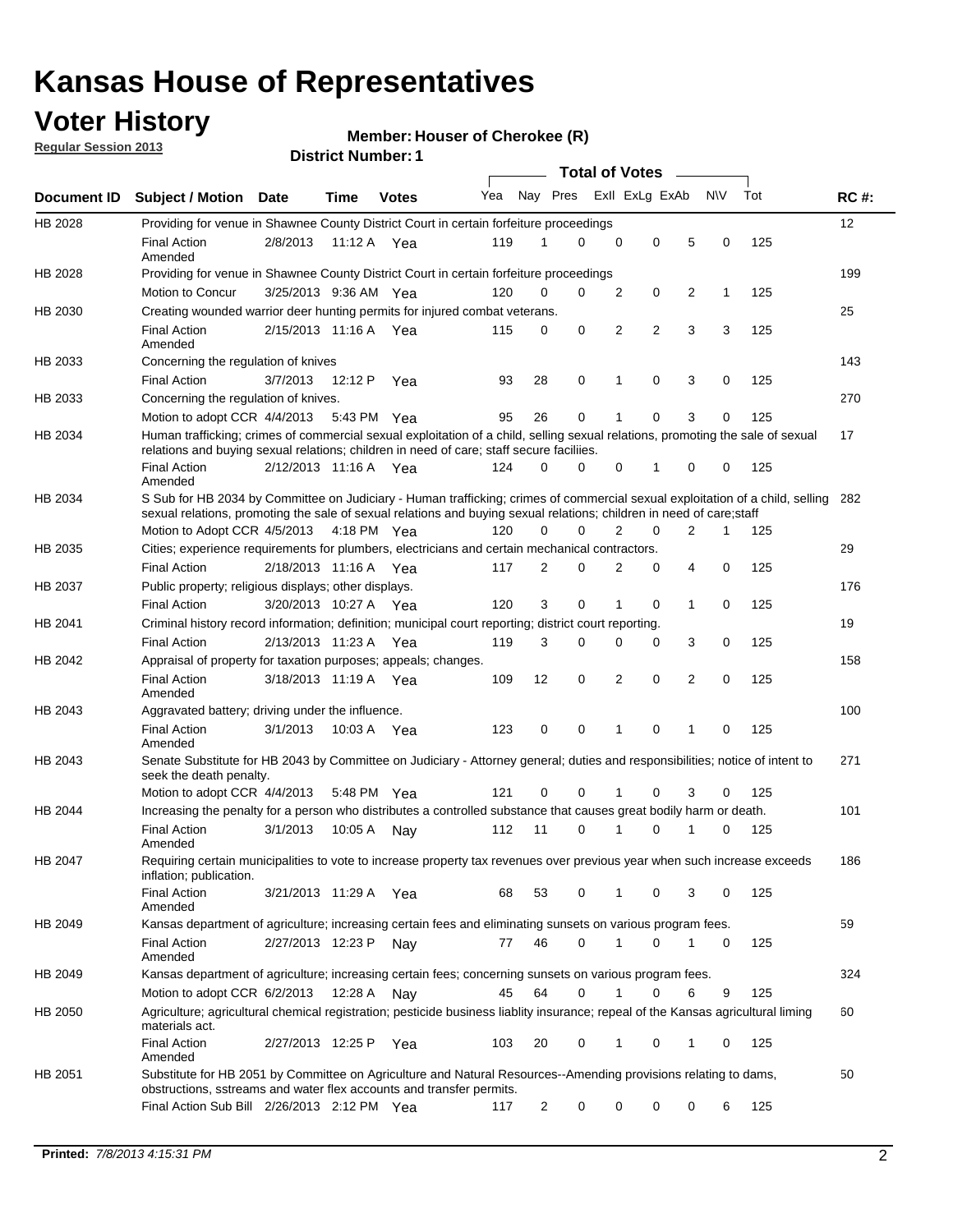## **Voter History**

**Member: Houser of Cherokee (R)** 

| <b>Regular Session 2013</b> |                                                                                                                                                                                                                          |                       |                           |              | <b>INIGHTING!</b> TO USE OF CHEIORES (R) |              |          |                |                                         |              |           |     |             |
|-----------------------------|--------------------------------------------------------------------------------------------------------------------------------------------------------------------------------------------------------------------------|-----------------------|---------------------------|--------------|------------------------------------------|--------------|----------|----------------|-----------------------------------------|--------------|-----------|-----|-------------|
|                             |                                                                                                                                                                                                                          |                       | <b>District Number: 1</b> |              |                                          |              |          |                |                                         |              |           |     |             |
| Document ID                 | <b>Subject / Motion</b>                                                                                                                                                                                                  | Date                  | Time                      | <b>Votes</b> | Yea                                      |              | Nay Pres |                | <b>Total of Votes</b><br>Exll ExLg ExAb | $\sim$       | <b>NV</b> | Tot | <b>RC#:</b> |
|                             |                                                                                                                                                                                                                          |                       |                           |              |                                          |              |          |                |                                         |              |           |     |             |
| HB 2052                     | Discharging a firearm inside or into a city; unlawful acts; exceptions.                                                                                                                                                  |                       |                           |              |                                          |              |          |                |                                         |              |           |     | 155         |
|                             | <b>Final Action</b><br>Amended                                                                                                                                                                                           | 3/14/2013 11:20 A Yea |                           |              | 121                                      | 2            | 0        | 0              | 0                                       | 2            | 0         | 125 |             |
| HB 2052                     | Senate Substitute for HB 2052 by Committee on Federal and State Affairs - Concerning firearms; personal and family                                                                                                       |                       |                           |              |                                          |              |          |                |                                         |              |           |     | 300         |
|                             | protection act; concealed handguns in public building; other changes; unlawful discharge of a firearm inside city.                                                                                                       |                       |                           |              |                                          |              |          |                |                                         |              |           |     |             |
|                             | Motion to Adopt CCR 4/5/2013                                                                                                                                                                                             |                       | 10:24 P                   | Yea          | 104                                      | 16           | 0        | 2              | 0                                       | 2            | 1         | 125 |             |
| HB 2055                     | Personal and Familly Protection Act; public buildings; adequate security.                                                                                                                                                |                       |                           |              |                                          |              |          |                |                                         |              |           |     | 156         |
|                             | <b>Final Action</b><br>Amended                                                                                                                                                                                           | 3/14/2013 11:26 A     |                           | Yea          | 84                                       | 38           | 0        | 0              | 0                                       | 2            | 1         | 125 |             |
| HB 2057                     | Concerning property taxation; relating to county appraisers; appointing interim appraiser.                                                                                                                               |                       |                           |              |                                          |              |          |                |                                         |              |           |     | 208         |
|                             | <b>Final Action</b>                                                                                                                                                                                                      | 3/26/2013 9:55 AM Yea |                           |              | 119                                      | 0            | 0        | 1              | 0                                       | 5            | 0         | 125 |             |
| HB 2058                     | Taxation of helium and certain other gases under mineral severance tax, and prohibition of certain refunds related thereto.                                                                                              |                       |                           |              |                                          |              |          |                |                                         |              |           |     | 159         |
|                             | <b>Final Action</b>                                                                                                                                                                                                      | 3/18/2013 11:21 A Yea |                           |              | 119                                      | 2            | 0        | $\overline{2}$ | 0                                       | 2            | $\Omega$  | 125 |             |
| HB 2059                     | Income tax deductions and modifications and severance tax exemptions; basis of partner's interest and shareholder's stock;<br>statutory clarification.                                                                   |                       |                           |              |                                          |              |          |                |                                         |              |           |     | 14          |
|                             | <b>Final Action</b><br>Amended                                                                                                                                                                                           | 2/11/2013 11:42 A     |                           | Yea          | 122                                      | 2            | 0        | 0              | 0                                       | 1            | 0         | 125 |             |
| HB 2059                     | Income tax deductions and modifications and severance tax exemptions; basis of partner's interest and shareholder's stock;<br>statutory clarification.                                                                   |                       |                           |              |                                          |              |          |                |                                         |              |           |     | 293         |
|                             | Motion to Concur                                                                                                                                                                                                         | 4/5/2013              |                           | 8:14 PM Nay  | 0                                        | 120          | 0        | $\overline{2}$ | 0                                       | 2            | 1         | 125 |             |
| HB 2059                     | Income tax rates, deductions and credits; rural opportunity zones; sales tax rates and distribution of revenue; severance tax;<br>and property tax exemptions for IRB property and property damaged by natural disaster. |                       |                           |              |                                          |              |          |                |                                         |              |           |     | 322         |
|                             | Motion to adopt CCR $6/2/2013$ 12:11 A Yea                                                                                                                                                                               |                       |                           |              | 69                                       | 45           | 0        | 1              | 0                                       | 6            | 4         | 125 |             |
| HB 2060                     | Prohibiting certain confined persons from receiving food sales tax refunds and homestead property tax refunds.                                                                                                           |                       |                           |              |                                          |              |          |                |                                         |              |           |     | 10          |
|                             | <b>Final Action</b><br>Amended                                                                                                                                                                                           | 2/7/2013              | 11:18 A Yea               |              | 123                                      | 0            | 0        | $\Omega$       |                                         | 1            | 0         | 125 |             |
| HB 2065                     | Creating the crime of home improvement fraud.                                                                                                                                                                            |                       |                           |              |                                          |              |          |                |                                         |              |           |     | 20          |
|                             | <b>Final Action</b><br>Amended                                                                                                                                                                                           | 2/13/2013 11:26 A Yea |                           |              | 106                                      | 16           | 0        | 0              | 0                                       | 3            | 0         | 125 |             |
| HB 2066                     | Physical therapists; evaluation and treatment of patients.                                                                                                                                                               |                       |                           |              |                                          |              |          |                |                                         |              |           |     | 26          |
|                             | <b>Final Action</b><br>Amended                                                                                                                                                                                           | 2/15/2013 11:18 A Yea |                           |              | 98                                       | 16           | 0        | 2              | $\overline{2}$                          | 3            | 4         | 125 |             |
| HB 2067                     | Board of nursing; assistant attorneys general.                                                                                                                                                                           |                       |                           |              |                                          |              |          |                |                                         |              |           |     | 15          |
|                             | <b>Final Action</b>                                                                                                                                                                                                      | 2/11/2013 11:44 A Yea |                           |              | 123                                      | 1            | 0        | 0              | 0                                       | 1            | 0         | 125 |             |
| HB 2069                     | Public policy; certain city ordinances and county resolutions declared void.                                                                                                                                             |                       |                           |              |                                          |              |          |                |                                         |              |           |     | 102         |
|                             | <b>Final Action</b><br>Amended                                                                                                                                                                                           | 3/1/2013              |                           | 10:06 A Yea  | 92                                       | 31           | 0        | 1              | 0                                       | 1            | 0         | 125 |             |
| HB 2069                     | Public policy; certain city ordinances and county resolutions declared void.                                                                                                                                             |                       |                           |              |                                          |              |          |                |                                         |              |           |     | 292         |
|                             | Motion to Concur                                                                                                                                                                                                         | 4/5/2013 8:04 PM Yea  |                           |              | 88                                       | 32           | 0        | 2              | 0                                       | 2            | 1         | 125 |             |
| HB 2070                     | Appearance bond conditions; surety and bounty hunter regulation.                                                                                                                                                         |                       |                           |              |                                          |              |          |                |                                         |              |           |     | 103         |
|                             | <b>Final Action</b><br>Amended                                                                                                                                                                                           | 3/1/2013              | 10:08 A Yea               |              | 122                                      | $\mathbf{1}$ | 0        | 1              | 0                                       | 1            | 0         | 125 |             |
| HB 2074                     | Cities and counties; solid waste disposal areas; restrictions.                                                                                                                                                           |                       |                           |              |                                          |              |          |                |                                         |              |           |     | 139         |
|                             | <b>Emergency Final</b><br><b>Action Amend</b>                                                                                                                                                                            | 3/1/2013              | 1:11 PM Yea               |              | 102                                      | 19           | 0        | 1              | 0                                       | $\mathbf{1}$ | 2         | 125 |             |
| HB 2075                     | Cities; qualifications and rehabilitation of abandoned property.                                                                                                                                                         |                       |                           |              |                                          |              |          |                |                                         |              |           |     | 61          |
|                             | <b>Final Action</b><br>Amended                                                                                                                                                                                           | 2/27/2013 12:27 P     |                           | Nay          | 72                                       | 51           | 0        | $\mathbf{1}$   | 0                                       | 1            | 0         | 125 |             |
| HB 2077                     | Granting professional licenses to military service members.                                                                                                                                                              |                       |                           |              |                                          |              |          |                |                                         |              |           |     | 51          |
|                             | <b>Final Action</b><br>Amended                                                                                                                                                                                           | 2/26/2013 2:13 PM Yea |                           |              | 119                                      | 0            | 0        | 2              | 0                                       | 2            | 2         | 125 |             |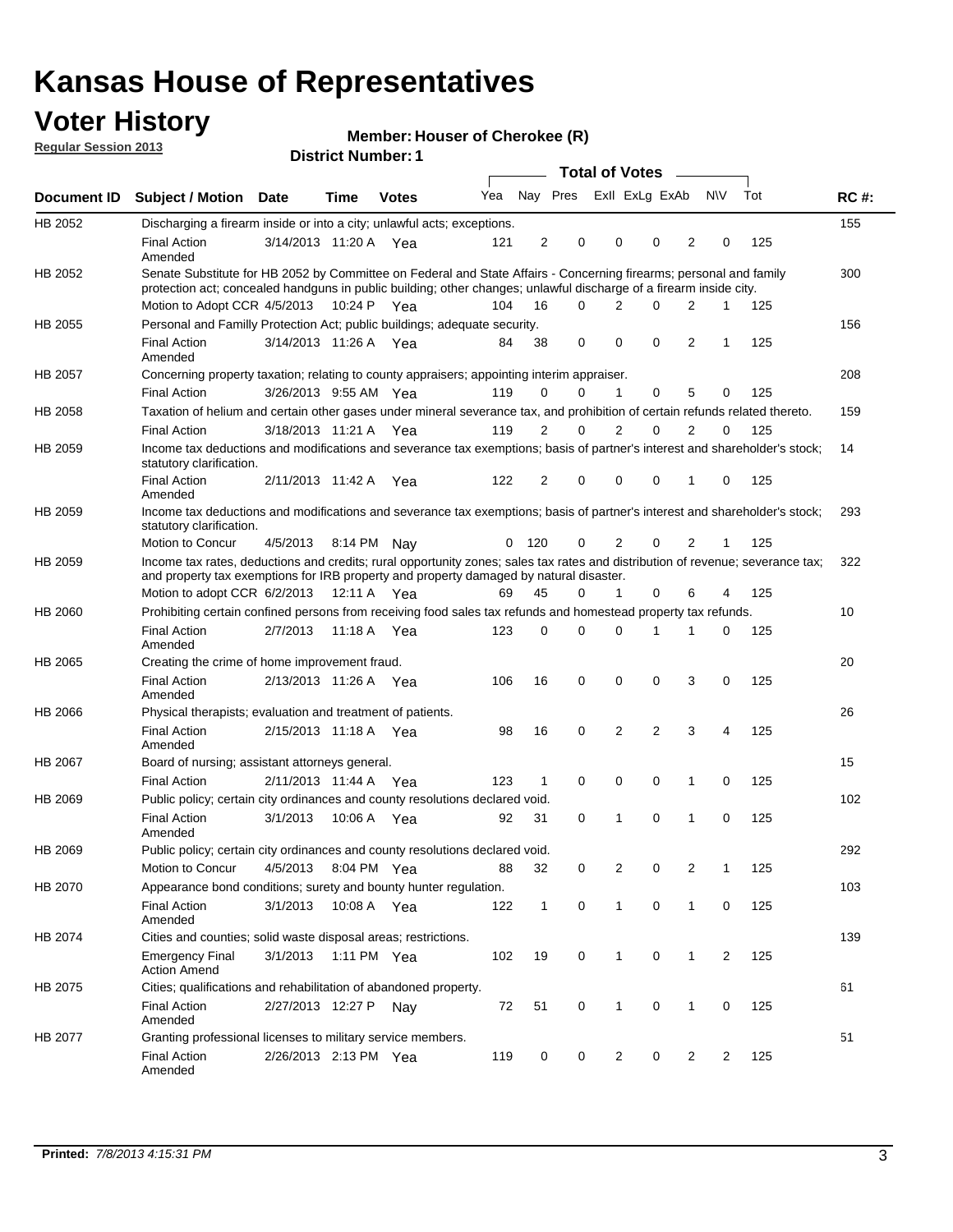# **Voter History**<br> **Megular Session 2013**

**Member: Houser of Cherokee (R)** 

| <b>Regular Session 2013</b> |                                                                                                                                                                                                       |                       |                           | <b>INGITION: LOUSEL OF CHELOKEE (K)</b> |     |       |             |                |                         |                |              |            |             |
|-----------------------------|-------------------------------------------------------------------------------------------------------------------------------------------------------------------------------------------------------|-----------------------|---------------------------|-----------------------------------------|-----|-------|-------------|----------------|-------------------------|----------------|--------------|------------|-------------|
|                             |                                                                                                                                                                                                       |                       | <b>District Number: 1</b> |                                         |     |       |             |                | Total of Votes –        |                |              |            |             |
| Document ID                 | <b>Subject / Motion</b>                                                                                                                                                                               | Date                  | Time                      | <b>Votes</b>                            | Yea |       |             |                | Nay Pres ExII ExLg ExAb |                | N\V          | Tot        | <b>RC#:</b> |
| HB 2078                     | Authorizing certain licensing boards to accept education, training or experience completed in the military towards licensure in<br>this state.                                                        |                       |                           |                                         |     |       |             |                |                         |                |              |            | - 52        |
|                             | <b>Final Action</b><br>Amended                                                                                                                                                                        | 2/26/2013 2:14 PM Yea |                           |                                         | 119 | 0     | 0           | 2              | 0                       | $\overline{2}$ | 2            | 125        |             |
| HB 2078                     | Authorizing certain licensing boards to accept education, training or experience of military service members towards obtaining 275<br>licensure in this state.                                        |                       |                           |                                         |     |       |             |                |                         |                |              |            |             |
|                             | Motion to adopt CCR 4/5/2013                                                                                                                                                                          |                       | 11:42 A                   | Yea                                     | 120 | 0     | 0           | 2              | 0                       | 3              | 0            | 125        |             |
| HB 2081                     | Forfeiture of property related to violations of certain criminal acts.                                                                                                                                |                       |                           |                                         |     |       |             |                |                         |                |              |            | 18          |
|                             | <b>Final Action</b><br>Amended                                                                                                                                                                        | 2/12/2013 11:17 A Yea |                           |                                         | 124 | 0     | 0           | 0              | $\mathbf 1$             | 0              | 0            | 125        |             |
| HB 2081                     | Forfeiture of property related to violations of certain criminal acts.                                                                                                                                |                       |                           |                                         |     |       |             |                |                         |                |              |            | 306         |
|                             | Motion to adopt CCR 5/10/2013 10:38 A                                                                                                                                                                 |                       |                           | Yea                                     | 121 | 0     | 0           | 1              | 1                       | $\overline{2}$ | 0            | 125        |             |
| HB 2083                     | Public employees relations boards; assessment of certain costs.                                                                                                                                       |                       |                           |                                         |     |       |             |                |                         |                |              |            | 104         |
|                             | Final Action<br>Amended                                                                                                                                                                               | 3/1/2013              | 10:09 A                   | Yea                                     | 87  | 36    | 0           | 1              | 0                       | $\mathbf{1}$   | 0            | 125        |             |
| HB 2084                     | Tax credits for community services contributions; youth apprenticeship and entrepreneurship.                                                                                                          |                       |                           |                                         |     |       |             |                |                         |                |              |            | 105         |
|                             | <b>Final Action</b><br>Amended                                                                                                                                                                        | 3/1/2013              | 10:11 A                   | Yea                                     | 120 | 3     | 0           | 1              | 0                       | 1              | 0            | 125        |             |
| <b>HB 2084</b>              | Tax credits for community services contributions; youth apprenticeship and entrepreneurship.                                                                                                          |                       |                           |                                         |     |       |             |                |                         |                |              |            | 316         |
|                             | Sub Motion to Concur 5/24/2013 9:33 AM Nay                                                                                                                                                            |                       |                           |                                         |     | 5 109 | 0           | 1              | $\Omega$                | 9              | 1            | 125        |             |
| HB 2086                     | Eligible infrastructure costs for tax increment financing and community improvement districts; bond repayment tax revenue<br>pledge requirements.                                                     |                       |                           |                                         |     |       |             |                |                         |                |              |            | 160         |
|                             | <b>Final Action</b>                                                                                                                                                                                   | 3/18/2013 11:24 A     |                           | Nav                                     | 61  | 60    | 0           | 2              | 0                       | $\overline{2}$ | 0            | 125        |             |
| HB 2086                     | Eligible infrastructure costs for tax increment financing and community improvement districts; bond repayment tax revenue<br>pledge requirements.                                                     |                       |                           |                                         |     |       |             |                |                         |                |              |            | 173         |
|                             | <b>Final Action</b>                                                                                                                                                                                   | 3/19/2013 5:25 PM Nay |                           |                                         | 81  | 41    | 0           | 1              | 0                       | 1              | 1            | 125        |             |
| HB 2091                     | Publication of delinquent personal property tax statements.                                                                                                                                           |                       |                           |                                         |     |       |             |                |                         |                |              |            | 161         |
|                             | <b>Final Action</b><br>Amended                                                                                                                                                                        | 3/18/2013 11:25 A     |                           | Nav                                     | 81  | 40    | $\mathbf 0$ | $\overline{2}$ | $\mathbf 0$             | $\overline{2}$ | 0            | 125        |             |
| HB 2093                     | Amending the crime of identity theft.                                                                                                                                                                 |                       |                           |                                         |     |       |             |                |                         |                |              |            | 106         |
|                             | <b>Final Action</b><br>Amended                                                                                                                                                                        | 3/1/2013              | 10:12 A                   | Yea                                     | 123 | 0     | 0           | 1              | 0                       | 1              | 0            | 125        |             |
| HB 2093                     | Senate Substitute for HB 2093 by Committee on Judiciary - Identity theft and identity fraud; unlawful acts concerning<br>computers; DNA testing and exculpatory evidence; murder in the first degree. |                       |                           |                                         |     |       |             |                |                         |                |              |            | 289         |
|                             | Motion to Adopt CCR 4/5/2013 7:49 PM Yea                                                                                                                                                              |                       |                           |                                         | 118 | 2     | 0           | 2              | 0                       | 2              | 1            | 125        |             |
| HB 2094                     | Student electronic privacy at public and private postsecondary educational institutions.                                                                                                              |                       |                           |                                         |     |       |             |                |                         |                |              |            | 164         |
|                             | Final Action 3/19/2013 10:33 A Yea 123 0 0 1<br>Amended                                                                                                                                               |                       |                           |                                         |     |       |             |                | $\overline{0}$          | $\mathbf{1}$   |              | $0 \t 125$ |             |
| HB 2096                     | Local governmental entities and investment of public moneys.                                                                                                                                          |                       |                           |                                         |     |       |             |                |                         |                |              |            | 23          |
|                             | <b>Final Action</b>                                                                                                                                                                                   | 2/14/2013 11:21 A Yea |                           |                                         | 123 | 0     | 0           | 0              | 0                       | $\mathbf{1}$   | $\mathbf{1}$ | 125        |             |
| HB 2099                     | Insurance- updating certain statutory references.<br><b>Final Action</b>                                                                                                                              | 2/28/2013 11:23 A Yea |                           |                                         | 124 | 0     | $\mathbf 0$ | $\mathbf{1}$   | 0                       | 0              | 0            | 125        | 71          |
| HB 2101                     | Amended<br>Interstate transmission siting compact.                                                                                                                                                    |                       |                           |                                         |     |       |             |                |                         |                |              |            | 209         |
|                             | <b>Final Action</b>                                                                                                                                                                                   | 3/26/2013 9:56 AM Yea |                           |                                         | 118 | 1     | 0           | 1              | 0                       | 5              | 0            | 125        |             |
| HB 2105                     | Amended<br>Substitute HB 2105 by Committee on Commerce, Labor and Economic Development - Employment security law.                                                                                     |                       |                           |                                         |     |       |             |                |                         |                |              |            | 107         |
|                             | Final Action Sub Bill 3/1/2013                                                                                                                                                                        |                       | 10:13 A                   | Yea                                     | 88  | 35    | 0           | 1              | 0                       | 1              | 0            | 125        |             |
| HB 2105                     | Substitute HB 2105 by Committee on Commerce, Labor and Economic Development - Employment security law.                                                                                                |                       |                           |                                         |     |       |             |                |                         |                |              |            | 298         |
|                             | Motion to adopt CCR 4/5/2013                                                                                                                                                                          |                       |                           | 9:46 PM Yea                             | 89  | 31    | 0           | 2              | 0                       | 2              | 1            | 125        |             |
| HB 2106                     | Portable electronics insurance act.                                                                                                                                                                   |                       |                           |                                         |     |       |             |                |                         |                |              |            | 133         |
|                             | <b>Emergency Final</b><br>Action                                                                                                                                                                      | 3/1/2013              |                           | 1:03 PM Yea                             | 117 | 4     | 0           | $\mathbf{1}$   | 0                       | $\mathbf{1}$   | 2            | 125        |             |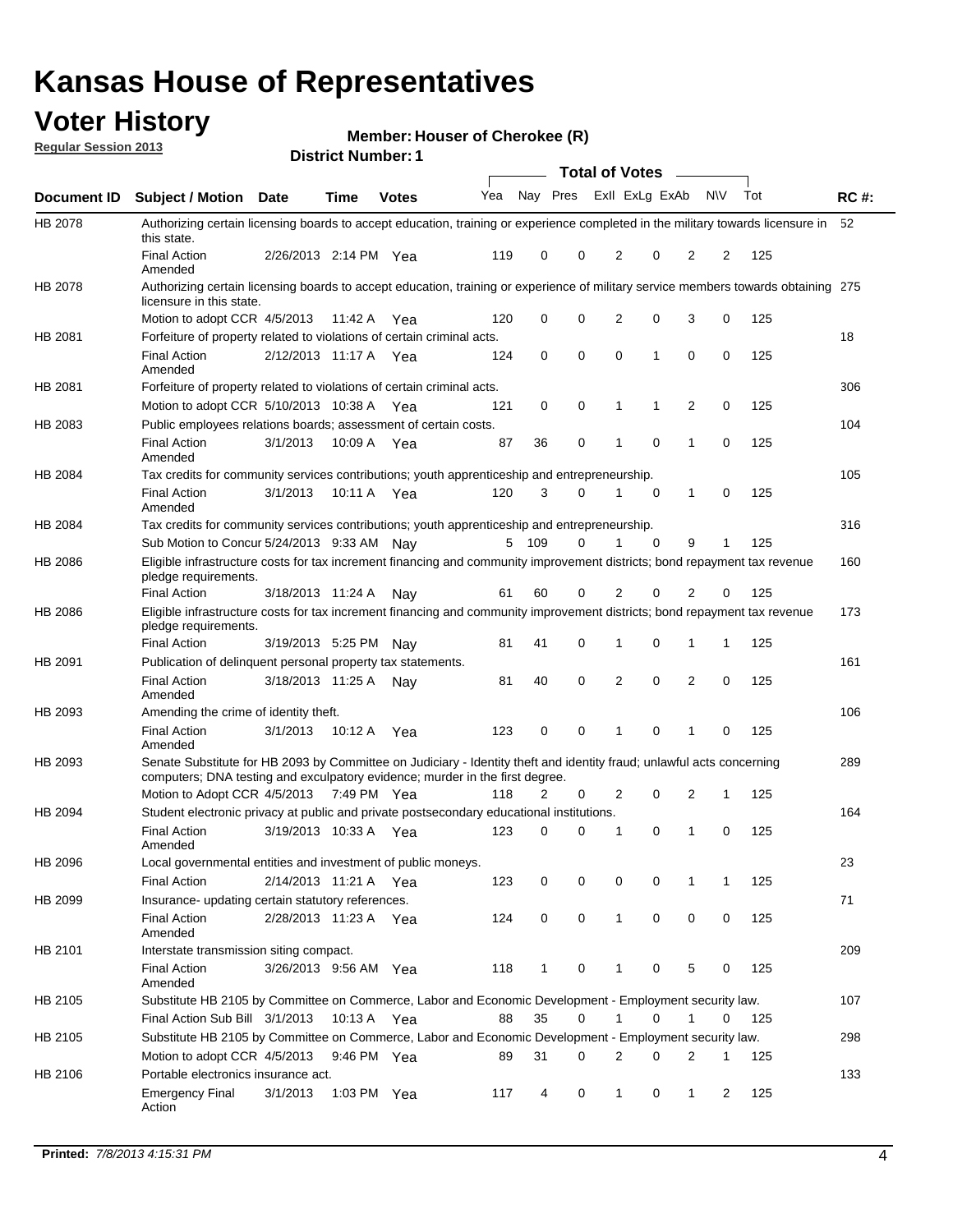## **Voter History**

**Member: Houser of Cherokee (R)** 

**Regular Session 2013**

|             |                                                                                                                                                                                                                                                                      |                       | ו וסעוווטנו שנווסו |              |     |                | <b>Total of Votes</b> |                |   | $\sim$         |                |     |             |
|-------------|----------------------------------------------------------------------------------------------------------------------------------------------------------------------------------------------------------------------------------------------------------------------|-----------------------|--------------------|--------------|-----|----------------|-----------------------|----------------|---|----------------|----------------|-----|-------------|
| Document ID | <b>Subject / Motion Date</b>                                                                                                                                                                                                                                         |                       | <b>Time</b>        | <b>Votes</b> | Yea | Nay Pres       |                       | Exll ExLg ExAb |   |                | <b>NV</b>      | Tot | <b>RC#:</b> |
| HB 2107     | Insurance; enacting the electronic notice and document act.                                                                                                                                                                                                          |                       |                    |              |     |                |                       |                |   |                |                |     | 134         |
|             | <b>Emergency Final</b><br><b>Action Amend</b>                                                                                                                                                                                                                        | 3/1/2013              | 1:04 PM Yea        |              | 121 | 0              | 0                     | 1              | 0 | 1              | 2              | 125 |             |
| HB 2107     | Insurance; enacting the electronic notice and document act, return of premiums separate from the notice of adverse<br>underwriting decision, statutory updates, uninsurable health plan increase in lifetime limit, mandate lite, certain company<br>dividend plans. |                       |                    |              |     |                |                       |                |   |                |                |     | 281         |
|             | Motion to Adopt CCR 4/5/2013                                                                                                                                                                                                                                         |                       | 4:06 PM Yea        |              | 69  | 50             | 0                     | 2              | 0 | 3              | $\mathbf{1}$   | 125 |             |
| HB 2109     | School finance; military pupil count.                                                                                                                                                                                                                                |                       |                    |              |     |                |                       |                |   |                |                |     | 108         |
|             | <b>Final Action</b>                                                                                                                                                                                                                                                  | 3/1/2013              | 10:15A             | Nav          | 104 | 19             | 0                     | 1              | 0 | 1              | 0              | 125 |             |
| HB 2109     | Enacting the Kansas children's protection act.                                                                                                                                                                                                                       |                       |                    |              |     |                |                       |                |   |                |                |     | 277         |
|             | Motion to Adopt CCR 4/5/2013                                                                                                                                                                                                                                         |                       | 12:31 P            | Yea          | 116 | $\overline{2}$ | 0                     | 2              | 0 | 3              | $\overline{2}$ | 125 |             |
| HB 2112     | Campaign finance; transfer of campaign money to another candidacy.                                                                                                                                                                                                   |                       |                    |              |     |                |                       |                |   |                |                |     | 72          |
|             | <b>Final Action</b><br>Amended                                                                                                                                                                                                                                       | 2/28/2013 11:25 A Yea |                    |              | 95  | 29             | 0                     | 1              | 0 | 0              | 0              | 125 |             |
| HB 2114     | Debt setoff; collection assistance fee.                                                                                                                                                                                                                              |                       |                    |              |     |                |                       |                |   |                |                |     | 21          |
|             | <b>Final Action</b>                                                                                                                                                                                                                                                  | 2/13/2013 11:34 A     |                    | Yea          | 90  | 32             | 0                     | 0              | 0 | 3              | 0              | 125 |             |
| HB 2115     | Relating to the employment of retired judges and justices.                                                                                                                                                                                                           |                       |                    |              |     |                |                       |                |   |                |                |     | 73          |
|             | <b>Final Action</b>                                                                                                                                                                                                                                                  | 2/28/2013 11:27 A     |                    | Yea          | 124 | 0              | $\mathbf 0$           | 1              | 0 | 0              | 0              | 125 |             |
| HB 2115     | Courts; employment of retired judges and justices; court debt setoff.                                                                                                                                                                                                |                       |                    |              |     |                |                       |                |   |                |                |     | 309         |
|             | Motion to Adopt CCR 5/14/2013 2:14 PM                                                                                                                                                                                                                                |                       |                    | Nav          | 100 | 13             | 0                     | 1              | 0 | 9              | $\overline{2}$ | 125 |             |
| HB 2118     | Preservation of historic property; environs authority deleted.                                                                                                                                                                                                       |                       |                    |              |     |                |                       |                |   |                |                |     | 62          |
|             | <b>Final Action</b>                                                                                                                                                                                                                                                  | 2/27/2013 12:30 P     |                    | Yea          | 99  | 24             | 0                     | 1              | 0 | 1              | 0              | 125 |             |
| HB 2120     | Updating provisions relating to the Kansas bureau of investigations DNA database.                                                                                                                                                                                    |                       |                    |              |     |                |                       |                |   |                |                |     | 109         |
|             | <b>Final Action</b><br>Amended                                                                                                                                                                                                                                       | 3/1/2013              | 10:16 A            | Yea          | 121 | 2              | 0                     | 1              | 0 | 1              | 0              | 125 |             |
| HB 2120     | Updating provisions relating to DNA collection and DNA evidence; amending the definition of a bet for purposes of the Kansas 302<br>criminal code; sentencing for possession of a firearm during a drug felony                                                       |                       |                    |              |     |                |                       |                |   |                |                |     |             |
|             | Motion to adopt CCR 5/9/2013 11:32 A Nay                                                                                                                                                                                                                             |                       |                    |              | 74  | 49             | 0                     |                | 0 | 1              | 0              | 125 |             |
| HB 2122     | Real estate brokers and salespersons; licensing requirements; sales transaction requirements.                                                                                                                                                                        |                       |                    |              |     |                |                       |                |   |                |                |     | 37          |
|             | <b>Final Action</b><br>Amended                                                                                                                                                                                                                                       | 2/20/2013 11:13 A Yea |                    |              | 121 | 1              | $\Omega$              |                | 0 | 2              | 0              | 125 |             |
| HB 2125     | Increasing real estate broker's and salesperson's license fees.                                                                                                                                                                                                      |                       |                    |              |     |                |                       |                |   |                |                |     | 38          |
|             | <b>Final Action</b>                                                                                                                                                                                                                                                  | 2/20/2013 12:16 P     |                    | Nav          | 71  | 50             | 1                     | 0              | 0 | 0              | 3              | 125 |             |
| HB 2128     | Open records act; exceptions.                                                                                                                                                                                                                                        |                       |                    |              |     |                |                       |                |   |                |                |     | 74          |
|             | <b>Final Action</b><br>Amended                                                                                                                                                                                                                                       | 2/28/2013 11:28 A     |                    | Yea          | 124 | 0              | 0                     | 1              | 0 | 0              | 0              | 125 |             |
| HB 2128     | Open records act; exceptions.                                                                                                                                                                                                                                        |                       |                    |              |     |                |                       |                |   |                |                |     | 259         |
|             | Motion to Concur                                                                                                                                                                                                                                                     | 4/3/2013              | 10:29 A            | Yea          | 119 | 0              | 0                     | 1              | 0 | 3              | $\overline{2}$ | 125 |             |
| HB 2130     | Elections; petition circulators.                                                                                                                                                                                                                                     |                       |                    |              |     |                |                       |                |   |                |                |     | 30          |
|             | <b>Final Action</b>                                                                                                                                                                                                                                                  | 2/18/2013 11:17 A     |                    | Yea          | 118 | $\mathbf{1}$   | 0                     | $\overline{c}$ | 0 | 4              | 0              | 125 |             |
| HB 2135     | Property tax exemption; military housing.                                                                                                                                                                                                                            |                       |                    |              |     |                |                       |                |   |                |                |     | 162         |
|             | <b>Final Action</b>                                                                                                                                                                                                                                                  | 3/18/2013 11:27 A     |                    | Yea          | 117 | 4              | 0                     | $\overline{c}$ | 0 | $\overline{2}$ | 0              | 125 |             |
| HB 2138     | Repealing statutes related to oil and gas.                                                                                                                                                                                                                           |                       |                    |              |     |                |                       |                |   |                |                |     | 53          |
|             | <b>Final Action</b><br>Amended                                                                                                                                                                                                                                       | 2/26/2013 2:16 PM Yea |                    |              | 119 | 0              | 0                     | 2              | 0 | $\overline{2}$ | $\overline{2}$ | 125 |             |
| HB 2139     | Canceled warrants.                                                                                                                                                                                                                                                   |                       |                    |              |     |                |                       |                |   |                |                |     | 75          |
|             | <b>Final Action</b><br>Amended                                                                                                                                                                                                                                       | 2/28/2013 11:30 A     |                    | Yea          | 99  | 25             | 0                     | 1              | 0 | 0              | 0              | 125 |             |
| HB 2139     | Canceled warrants.                                                                                                                                                                                                                                                   |                       |                    |              |     |                |                       |                |   |                |                |     | 266         |
|             | Motion to Concur                                                                                                                                                                                                                                                     | 4/4/2013              | 2:40 PM            | Yea          | 114 | 8              | 0                     | 1              | 0 | 2              | 0              | 125 |             |
| HB 2140     | Repealing K.S.A. 72-60b03                                                                                                                                                                                                                                            |                       |                    |              |     |                |                       |                |   |                |                |     | 39          |
|             | <b>Final Action</b>                                                                                                                                                                                                                                                  | 2/20/2013 12:17 P     |                    | Yea          | 122 | 0              | 0                     | 0              | 0 | 0              | 3              | 125 |             |
|             |                                                                                                                                                                                                                                                                      |                       |                    |              |     |                |                       |                |   |                |                |     |             |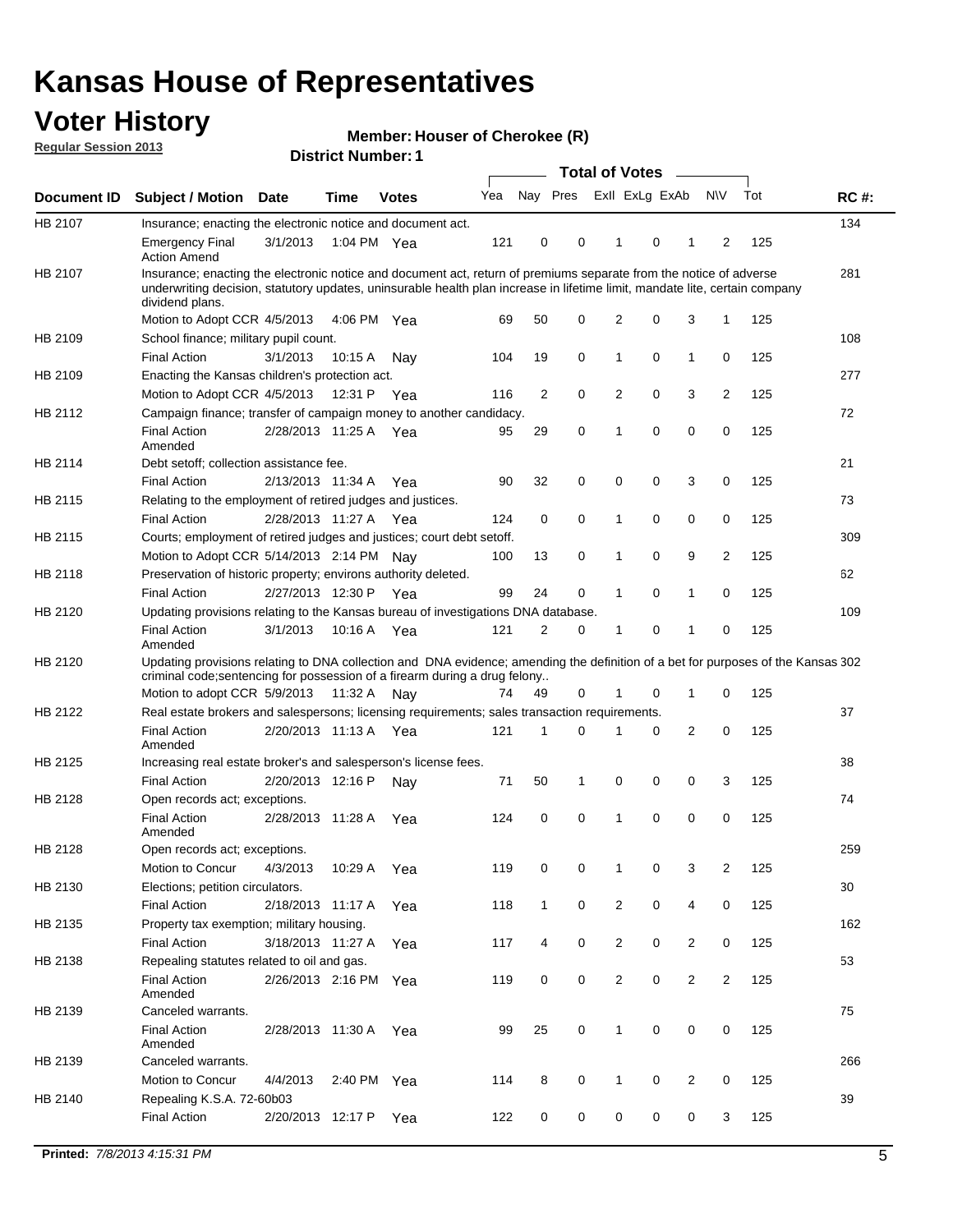## **Voter History**

**Member: Houser of Cherokee (R)** 

**Regular Session 2013**

|             |                                                                                                                                                               |                       |             | ו וסעוווטנו שנווסו |     |                         |          | Total of Votes – |          |                |           |     |             |
|-------------|---------------------------------------------------------------------------------------------------------------------------------------------------------------|-----------------------|-------------|--------------------|-----|-------------------------|----------|------------------|----------|----------------|-----------|-----|-------------|
| Document ID | <b>Subject / Motion Date</b>                                                                                                                                  |                       | <b>Time</b> | <b>Votes</b>       | Yea | Nay Pres Exll ExLg ExAb |          |                  |          |                | <b>NV</b> | Tot | <b>RC#:</b> |
| HB 2141     | Repealer; elections process for certain unified school districts.<br><b>Final Action</b>                                                                      | 2/14/2013 11:23 A Yea |             |                    | 123 | 0                       | 0        | 0                | 0        | 1              | 1         | 125 | 24          |
| HB 2142     | Certain educational statutes concerning USD land transfers and higher education loan and grant programs.                                                      |                       |             |                    |     |                         | 0        | $\Omega$         | 0        | $\Omega$       |           |     | 40          |
| HB 2143     | <b>Final Action</b><br>Repealing outdated provisions relating to the purchase of certain real estate by the department of corrections.                        | 2/20/2013 12:19 P Yea |             |                    | 122 | 0                       |          |                  |          |                | 3         | 125 | 34          |
|             | <b>Final Action</b>                                                                                                                                           | 2/20/2013 11:09 A Yea |             |                    | 122 | 0                       | 0        |                  | 0        | 2              | 0         | 125 |             |
| HB 2144     | Repealing unnecessary statutes relating to juveniles.<br><b>Final Action</b>                                                                                  | 2/28/2013 11:32 A Yea |             |                    | 124 | $\mathbf 0$             | 0        | 1                | 0        | $\Omega$       | 0         | 125 | 76          |
| HB 2145     | Repealing K.S.A. 75-5028; concerning the sale of real estate by the secretary of transportation.                                                              |                       |             |                    |     |                         |          |                  |          |                |           |     | 35          |
|             | <b>Final Action</b>                                                                                                                                           | 2/20/2013 11:11 A Yea |             |                    | 122 | 0                       | $\Omega$ |                  | $\Omega$ | $\overline{2}$ | 0         | 125 |             |
| HB 2146     | Repealing the cancer drug repository program K.S.A. 2012 Supp. 65-1664 through 65-1667 and amending K.S.A. 2012 Supp. 77<br>65-1636.                          |                       |             |                    |     |                         |          |                  |          |                |           |     |             |
|             | <b>Final Action</b>                                                                                                                                           | 2/28/2013 11:33 A     |             | Yea                | 124 | 0                       | 0        |                  | 0        | 0              | 0         | 125 |             |
| HB 2147     | Repealer; use of metric system on certain road signs and markers, moving of heavy vehicles on bridges or culverts, interstate 94<br>bridges.                  |                       |             |                    |     |                         |          |                  |          |                |           |     |             |
|             | <b>Final Action</b>                                                                                                                                           | 3/1/2013              |             | 9:52 AM Yea        | 123 | 0                       | 0        |                  | 0        | 1              | 0         | 125 |             |
| HB 2148     | Repealers; postsecondary education scholarship provisions.                                                                                                    |                       |             |                    |     |                         |          |                  |          |                |           |     | 41          |
|             | <b>Final Action</b>                                                                                                                                           | 2/20/2013 12:21 P Yea |             |                    | 106 | 16                      | 0        | 0                | 0        | 0              | 3         | 125 |             |
| HB 2149     | Repealers; postsecondary education student loans and tuition grants.<br><b>Final Action</b>                                                                   | 2/20/2013 12:22 P     |             | Yea                | 108 | 14                      | 0        | 0                | 0        | 0              | 3         | 125 | 42          |
| HB 2149     | Repealing a \$500,000 transfer from highway patrol training center fund to the state general fund.                                                            |                       |             |                    |     |                         |          |                  |          |                |           |     | 314         |
|             | Motion to Concur                                                                                                                                              | 5/23/2013 10:22 A Yea |             |                    | 113 | 0                       | 0        | 1                | 0        | 8              | 3         | 125 |             |
| HB 2150     | Repealers; workforce development loan program act.                                                                                                            |                       |             |                    |     |                         |          |                  |          |                |           |     | 78          |
|             | <b>Final Action</b>                                                                                                                                           | 2/28/2013 11:34 A     |             | Yea                | 94  | 30                      | 0        | 1                | $\Omega$ | 0              | 0         | 125 |             |
| HB 2150     | Senate Substitute for HB 2150 by Committee on Commerce--Concerning the Kansas employment first oversight commission.                                          |                       |             |                    |     |                         |          |                  |          |                |           |     | 267         |
|             | Motion to Concur                                                                                                                                              | 4/4/2013 2:44 PM Yea  |             |                    | 110 | 12                      | 0        | 1                | 0        | 2              | 0         | 125 |             |
| HB 2151     | Repealers; report on medically underserved areas of the state.                                                                                                |                       |             |                    |     |                         |          |                  |          |                |           |     | 63          |
|             | <b>Final Action</b>                                                                                                                                           | 2/27/2013 12:31 P     |             | Yea                | 123 | 0                       | 0        | 1                | 0        | 1              | 0         | 125 |             |
| HB 2152     | Repealer: uniform land sales practices act.                                                                                                                   |                       |             |                    |     |                         |          |                  |          |                |           |     | 36          |
|             | <b>Final Action</b>                                                                                                                                           | 2/20/2013 11:12 A     |             | Yea                | 122 | 0                       | 0        | 1                | 0        | 2              | 0         | 125 |             |
| HB 2153     | Unused medications act; dontating entities.                                                                                                                   |                       |             |                    |     |                         |          |                  |          |                |           |     | 64          |
|             | <b>Final Action</b><br>Amended                                                                                                                                | 2/27/2013 12:33 P     |             | Yea                | 123 | 0                       | 0        | 1                | 0        | 1              | 0         | 125 |             |
| HB 2154     | Senate Substitute for HB 2154 by Committee on Public Health and Welfare--Cosmetology; relating to licensure and renewal of 31<br>persons, salons and clinics. |                       |             |                    |     |                         |          |                  |          |                |           |     |             |
|             | Final Action<br>Amended                                                                                                                                       | 2/18/2013 11:19 A Yea |             |                    | 119 | 0                       | 0        | 2                | 0        | 4              | 0         | 125 |             |
| HB 2155     | Cosmetology; relating to licensure and renewal.                                                                                                               |                       |             |                    |     |                         |          |                  |          |                |           |     | 32          |
|             | <b>Final Action</b><br>Amended                                                                                                                                | 2/18/2013 11:21 A Yea |             |                    | 119 | 0                       | 0        | 2                | 0        | 4              | 0         | 125 |             |
| HB 2156     | Repealers; school finance; area vocational school fund; local effort as applied to U.S.D. No. 450                                                             |                       |             |                    |     |                         |          |                  |          |                |           |     | 43          |
|             | <b>Final Action</b>                                                                                                                                           | 2/20/2013 12:23 P     |             | Yea                | 122 | 0                       | 0        | 0                | 0        | 0              | 3         | 125 |             |
| HB 2160     | Quality care assessment on skilled nursing care facilities.                                                                                                   |                       |             |                    |     |                         |          |                  |          |                |           |     | 144         |
|             | <b>Final Action</b>                                                                                                                                           | 3/7/2013              | 12:13 P     | Nay                | 100 | 21                      | 0        | 1                | 0        | 3              | 0         | 125 |             |
| HB 2162     | Prohibition on use of state appropriated moneys to lobby relating to gun control at federal, state and local ogvernment level.<br><b>Final Action</b>         | 2/28/2013 11:36 A Yea |             |                    | 120 | 4                       | 0        | 1                | 0        | 0              | 0         | 125 | 79          |
|             | Amended                                                                                                                                                       |                       |             |                    |     |                         |          |                  |          |                |           |     |             |
| HB 2162     | Prohibition on use of state appropriated moneys to lobby at federal, state and local government levels relating to gun control.                               |                       |             |                    |     |                         |          |                  |          |                |           |     | 312         |
|             | Motion to adopt CCR 5/21/2013 2:52 PM Yea                                                                                                                     |                       |             |                    | 83  | 28                      | 0        | 1                | 0        | 13             | 0         | 125 |             |
| HB 2163     | Relating to garnishment proceedings.<br><b>Final Action</b>                                                                                                   | 2/28/2013 11:37 A     |             | Yea                | 124 | 0                       | 0        | 1                | 0        | 0              | 0         | 125 | 80          |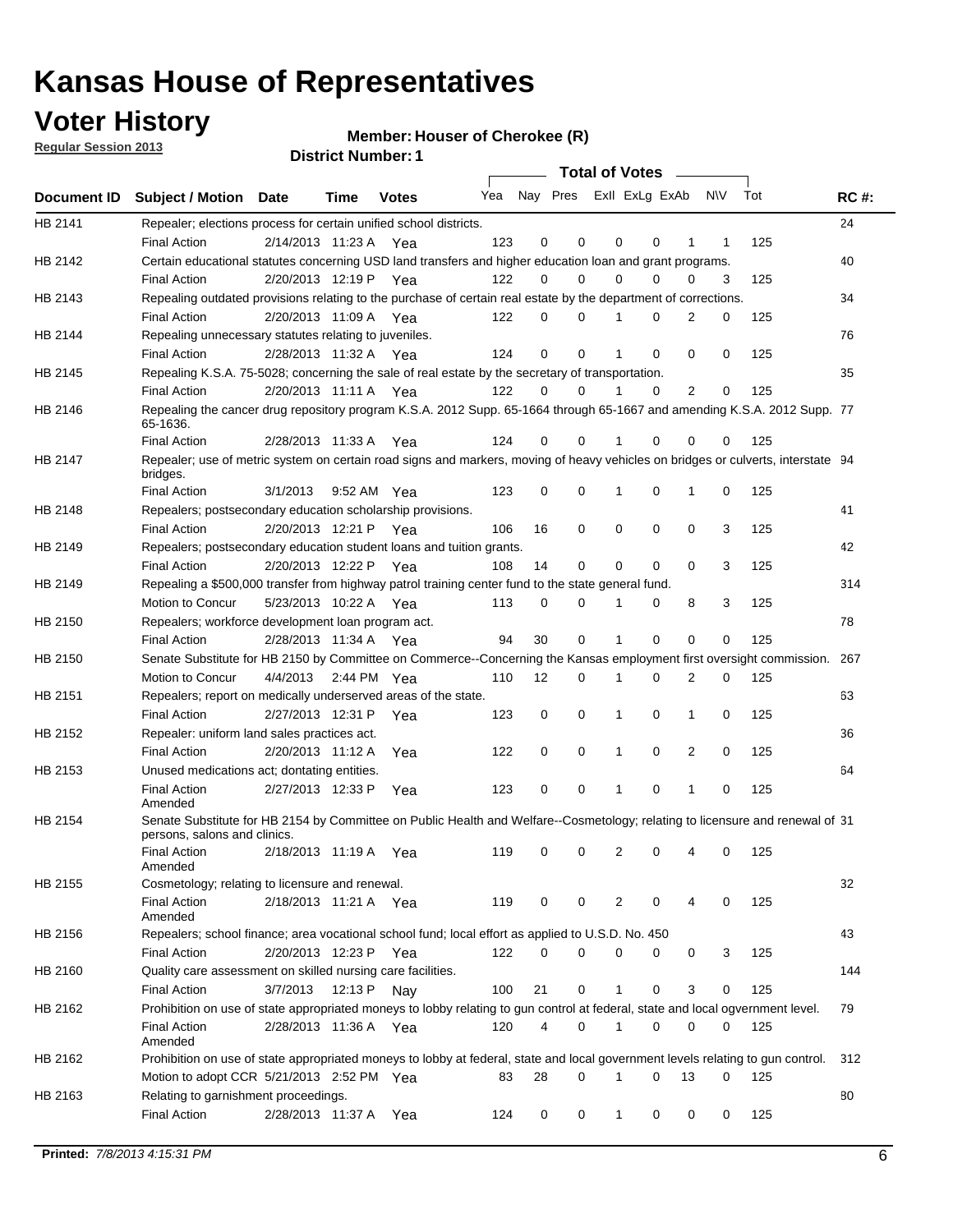## **Voter History**

**Member: Houser of Cherokee (R)** 

**Regular Session 2013**

|             |                                                                                                                                                                                                                                    |                       |             |              |     |              |          | <b>Total of Votes</b> |          | $\sim$         |          |     |             |
|-------------|------------------------------------------------------------------------------------------------------------------------------------------------------------------------------------------------------------------------------------|-----------------------|-------------|--------------|-----|--------------|----------|-----------------------|----------|----------------|----------|-----|-------------|
| Document ID | <b>Subject / Motion</b>                                                                                                                                                                                                            | <b>Date</b>           | Time        | <b>Votes</b> | Yea | Nay Pres     |          | Exll ExLg ExAb        |          |                | N\V      | Tot | <b>RC#:</b> |
| HB 2164     | Relating to jurors; information disqualifying prospective juror from jury service.                                                                                                                                                 |                       |             |              |     |              |          |                       |          |                |          |     | 47          |
|             | <b>Final Action</b><br>Amended                                                                                                                                                                                                     | 2/25/2013 12:12 P     |             | Yea          | 75  | 45           | 0        | 0                     | 0        | 0              | 5        | 125 |             |
| HB 2164     | Juries and grand juries.                                                                                                                                                                                                           |                       |             |              |     |              |          |                       |          |                |          |     | 284         |
|             | Motion to Adopt CCR 4/5/2013                                                                                                                                                                                                       |                       | 5:53 PM Yea |              | 92  | 28           | 0        | 2                     | 0        | 2              | 1        | 125 |             |
| HB 2166     | Sub HB 2166 by Committee on Judiciary -- Relating to the medical assistance recovery program.                                                                                                                                      |                       |             |              |     |              |          |                       |          |                |          |     | 165         |
|             | Final Action Sub Bill 3/19/2013 10:34 A Yea<br>Amended                                                                                                                                                                             |                       |             |              | 112 | 11           | 0        |                       | 0        | 1              | 0        | 125 |             |
| HB 2167     | Establishing Native American legislative day at the capitol.                                                                                                                                                                       |                       |             |              |     |              |          |                       |          |                |          |     | 54          |
|             | <b>Final Action</b>                                                                                                                                                                                                                | 2/26/2013 2:17 PM Yea |             |              | 119 | $\mathbf 0$  | 0        | $\overline{2}$        | 0        | $\overline{2}$ | 2        | 125 |             |
| HB 2167     | Senate Substitute for HB 2167 by Committee on Federal and State Affairs -- Concerning fireworks; regulations thereof.                                                                                                              |                       |             |              |     |              |          |                       |          |                |          |     | 261         |
|             | Motion to Concur                                                                                                                                                                                                                   | 4/4/2013 11:11 A Yea  |             |              | 100 | 23           | $\Omega$ |                       | $\Omega$ | 1              | $\Omega$ | 125 |             |
| HB 2169     | Allowing for proceedings to determine final disposition of prisoner's pending probation revocations.                                                                                                                               |                       |             |              |     |              |          |                       |          |                |          |     | 49          |
|             | <b>Final Action</b>                                                                                                                                                                                                                | 2/26/2013 2:10 PM Yea |             |              | 119 | $\Omega$     | $\Omega$ | 0                     | $\Omega$ | 0              | 6        | 125 |             |
| HB 2170     | Concerning sentencing dispositions, probation and postrelease supervision.                                                                                                                                                         |                       |             |              |     |              |          |                       |          |                |          |     | 110         |
|             | <b>Final Action</b><br>Amended                                                                                                                                                                                                     | 3/1/2013              | 10:23 A Yea |              | 79  | 44           | 0        | 1                     | $\Omega$ | 1              | 0        | 125 |             |
| HB 2170     | Concerning sentencing dispositions, probation and postrelease supervision.                                                                                                                                                         |                       |             |              |     |              |          |                       |          |                |          |     | 256         |
|             | Motion to Concur                                                                                                                                                                                                                   | 4/1/2013              | 10:54 A     | Yea          | 75  | 44           | 0        | 1                     | 0        | 2              | 3        | 125 |             |
| HB 2172     | Cemeteries; cemetery corporations and cemetery merchandise.                                                                                                                                                                        |                       |             |              |     |              |          |                       |          |                |          |     | 81          |
|             | <b>Final Action</b><br>Amended                                                                                                                                                                                                     | 2/28/2013 11:38 A     |             | Yea          | 124 | 0            | 0        | 1                     | 0        | 0              | 0        | 125 |             |
| HB 2176     | The Eisenhower foundation license plate.                                                                                                                                                                                           |                       |             |              |     |              |          |                       |          |                |          |     | 57          |
|             | <b>Final Action</b>                                                                                                                                                                                                                | 2/27/2013 12:11 P     |             | Yea          | 112 | 11           | 0        | 0                     | 0        | 1              | 1        | 125 |             |
| HB 2177     | Relating to motor carriers; concerning safety rules and regulations; certificates of convenience and necessity; transportation of 55<br>certain materials.                                                                         |                       |             |              |     |              |          |                       |          |                |          |     |             |
|             | <b>Final Action</b><br>Amended                                                                                                                                                                                                     | 2/26/2013 2:18 PM Yea |             |              | 119 | 0            | 0        | 2                     | 0        | 2              | 2        | 125 |             |
| HB 2179     | Amending the secretary of labor's role of taking assignment of wage claims.                                                                                                                                                        |                       |             |              |     |              |          |                       |          |                |          |     | 111         |
|             | <b>Final Action</b><br>Amended                                                                                                                                                                                                     | 3/1/2013              |             | 10:24 A Yea  | 87  | 36           | 0        | 1                     | 0        | 1              | 0        | 125 |             |
| HB 2181     | Authorizing licensing bodies to accept certain online distance education courses towards licensure for military service member 55<br>applicants                                                                                    |                       |             |              |     |              |          |                       |          |                |          |     |             |
|             | <b>Final Action</b>                                                                                                                                                                                                                | 2/27/2013 12:34 P     |             | Yea          | 123 | 0            | 0        | 1                     | 0        | 1              | 0        | 125 |             |
| HB 2182     | Relating to grand juries.                                                                                                                                                                                                          |                       |             |              |     |              |          |                       |          |                |          |     | 152         |
|             | <b>Final Action</b><br>Amended                                                                                                                                                                                                     | 3/13/2013 11:20 A Yea |             |              | 100 | 24           | 0        | 0                     | 0        | 1              | 0        | 125 |             |
| HB 2183     | Substitute HB 2183 by Committee on Health and Human Services - - designation and control of infectious and contagious<br>diseases.                                                                                                 |                       |             |              |     |              |          |                       |          |                |          |     | 112         |
|             | Final Action Sub Bill 3/1/2013<br>Amended                                                                                                                                                                                          |                       | 10:26 A Yea |              | 122 | $\mathbf{1}$ | 0        | $\mathbf 1$           | 0        | $\mathbf{1}$   | 0        | 125 |             |
| HB 2183     | Substitute HB 2183 by Committee on Health and Human Services -- department of health and environment statutory duties<br>and functions, infectious and contagious diseases, laboratory services, health information technology and |                       |             |              |     |              |          |                       |          |                |          |     | 297         |
|             | Motion to Adopt CCR 4/5/2013                                                                                                                                                                                                       |                       | 9:37 PM Yea |              | 120 | 0            | $\Omega$ | 2                     | 0        | 2              | 1        | 125 |             |
| HB 2185     | Consolidation of citites and counties; dual majority vote.                                                                                                                                                                         |                       |             |              |     |              |          |                       |          |                |          |     | 113         |
|             | <b>Final Action</b><br>Amended                                                                                                                                                                                                     | 3/1/2013              | 10:27 A Yea |              | 119 | 4            | 0        | 1                     | 0        | 1              | 0        | 125 |             |
| HB 2193     | Public facilities; accessiblity standards for disabled persons.                                                                                                                                                                    |                       |             |              |     |              |          |                       |          |                |          |     | 145         |
|             | <b>Final Action</b>                                                                                                                                                                                                                | 3/7/2013              | 12:14 P Yea |              | 121 | 0            | 0        | 1                     | 0        | 3              | 0        | 125 |             |
| HB 2195     | Claims against the state; 2012 Joint Committee recommendations.                                                                                                                                                                    |                       |             |              |     |              |          |                       |          |                |          |     | 146         |
|             | <b>Final Action</b><br>Amended                                                                                                                                                                                                     | 3/7/2013              | 12:16 P Yea |              | 110 | 10           | 0        | $\mathbf{1}$          | 0        | 3              | 1        | 125 |             |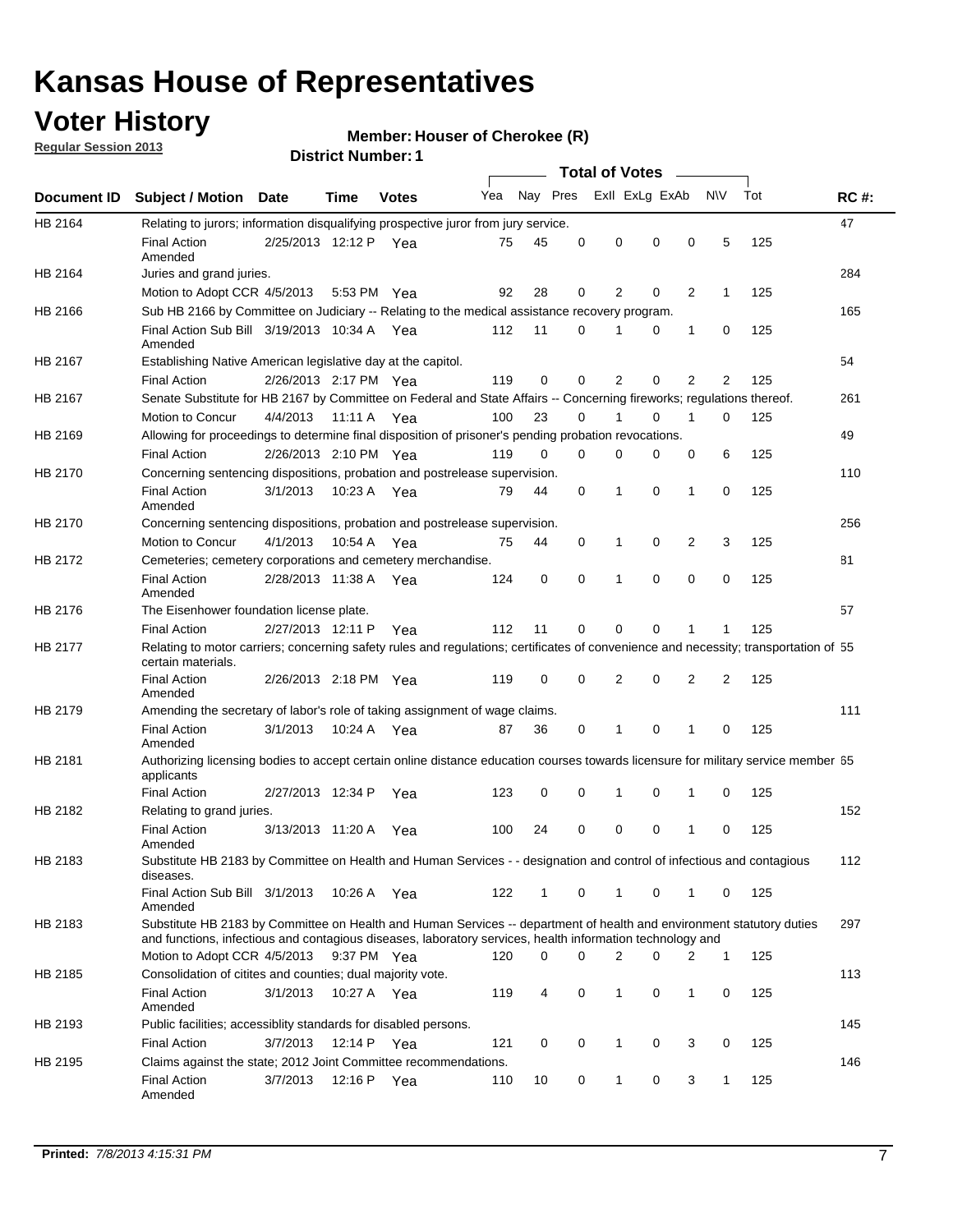## **Voter History**

**Member: Houser of Cherokee (R)** 

**Regular Session 2013**

|                |                                                                                                                                                                                                                |                       |             |              |     |             |             | <b>Total of Votes</b> |             | $\overline{\phantom{a}}$ |              |     |             |
|----------------|----------------------------------------------------------------------------------------------------------------------------------------------------------------------------------------------------------------|-----------------------|-------------|--------------|-----|-------------|-------------|-----------------------|-------------|--------------------------|--------------|-----|-------------|
| Document ID    | <b>Subject / Motion Date</b>                                                                                                                                                                                   |                       | Time        | <b>Votes</b> | Yea | Nay Pres    |             | Exll ExLg ExAb        |             |                          | <b>NV</b>    | Tot | <b>RC#:</b> |
| HB 2197        | Kansas state high school activities association; membership of board of directors and executive board.                                                                                                         |                       |             |              |     |             |             |                       |             |                          |              |     | 249         |
|                | <b>Emergency Final</b><br><b>Action Amend</b>                                                                                                                                                                  | 3/26/2013 8:46 PM Yea |             |              | 69  | 53          | 0           |                       | 0           | 2                        | 0            | 125 |             |
| HB 2199        | Second amendment protection act.                                                                                                                                                                               |                       |             |              |     |             |             |                       |             |                          |              |     | 157         |
|                | <b>Final Action</b><br>Amended                                                                                                                                                                                 | 3/14/2013 11:34 A     |             | Yea          | 94  | 29          | 0           | 0                     | 0           | 2                        | 0            | 125 |             |
| HB 2199        | Senate Substitute for HB 2199 by Committee on Federal and State Affairs--Secretary of Administration; successor; diretor of<br>accounts and reports; certain rules and regulations; Kansas liguor control act. |                       |             |              |     |             |             |                       |             |                          |              |     | 313         |
|                | Motion to adopt CCR 5/22/2013 2:17 PM Yea                                                                                                                                                                      |                       |             |              | 89  | 23          | 0           | 1                     | 0           | 12                       | 0            | 125 |             |
| <b>HB 2200</b> | Executive chief information technology officer; office of information tehcnology services.                                                                                                                     |                       |             |              |     |             |             |                       |             |                          |              |     | 114         |
|                | <b>Final Action</b><br>Amended                                                                                                                                                                                 | 3/1/2013              | 10:28 A     | Yea          | 121 | 2           | 0           | 1                     | 0           | 1                        | 0            | 125 |             |
| HB 2201        | Telecommunications; regulation by the state corporation commission and distributions from the Kansas universal service<br>fund.                                                                                |                       |             |              |     |             |             |                       |             |                          |              |     | 33          |
|                | <b>Final Action</b><br>Amended                                                                                                                                                                                 | 2/18/2013 11:24 A Yea |             |              | 118 | 1           | 0           | 2                     | 0           | 4                        | 0            | 125 |             |
| HB 2201        | Telecommunications; regulation by the state corporation commission and distributions from the Kansas universal service<br>fund.                                                                                |                       |             |              |     |             |             |                       |             |                          |              |     | 278         |
|                | Motion to Adopt CCR 4/5/2013                                                                                                                                                                                   |                       | 12:57 P     | Yea          | 99  | 20          | 0           | 2                     | 0           | 3                        | $\mathbf{1}$ | 125 |             |
| HB 2202        | Providing automatic relief from certain motor carrier restrictions upon the governor's declaration of emergency.                                                                                               |                       |             |              |     |             |             |                       |             |                          |              |     | 44          |
|                | <b>Final Action</b><br>Amended                                                                                                                                                                                 | 2/20/2013 12:25 P     |             | Yea          | 122 | 0           | $\Omega$    | 0                     | 0           | 0                        | 3            | 125 |             |
| HB 2203        | Relating to exercise of religion.                                                                                                                                                                              |                       |             |              |     |             |             |                       |             |                          |              |     | 115         |
|                | <b>Final Action</b><br>Amended                                                                                                                                                                                 | 3/1/2013              | 10:31 A     | Yea          | 109 | 14          | 0           | 1                     | 0           | $\mathbf 1$              | 0            | 125 |             |
| HB 2203        | Relating to exercise of religion.                                                                                                                                                                              |                       |             |              |     |             |             |                       |             |                          |              |     | 200         |
|                | Motion to Concur                                                                                                                                                                                               | 3/25/2013 9:41 AM     |             | Yea          | 109 | 12          | 0           | 2                     | 0           | 2                        | 0            | 125 |             |
| HB 2204        | Relating to redemption of real property.                                                                                                                                                                       |                       |             |              |     |             |             |                       |             |                          |              |     | 116         |
|                | <b>Final Action</b><br>Amended                                                                                                                                                                                 | 3/1/2013              | 10:32 A     | Yea          | 123 | $\mathbf 0$ | $\mathbf 0$ | 1                     | 0           | 1                        | 0            | 125 |             |
| HB 2204        | Extending the judicial branch surcharge for two years.                                                                                                                                                         |                       |             |              |     |             |             |                       |             |                          |              |     | 308         |
|                | Motion to adopt CCR 5/13/2013 10:38 A Yea                                                                                                                                                                      |                       |             |              | 121 | 1           | 0           | 0                     | 0           | 3                        | 0            | 125 |             |
| HB 2205        | Adoption hearings; time and waiver of notice.                                                                                                                                                                  |                       |             |              |     |             |             |                       |             |                          |              |     | 117         |
|                | <b>Final Action</b><br>Amended                                                                                                                                                                                 | 3/1/2013              | 10:33 A Yea |              | 123 | 0           | 0           | 1                     | 0           | 1                        | 0            | 125 |             |
| <b>HB 2207</b> | Substitute HB 2207 by Committee on Agriculture and Natural Resources--Amending provisions relating to the regulation and<br>certification of animal feeding facilities.                                        |                       |             |              |     |             |             |                       |             |                          |              |     | 56          |
|                | Final Action Sub Bill 2/26/2013 2:20 PM Yea                                                                                                                                                                    |                       |             |              | 119 | 0           | 0           | 2                     | 0           | 2                        | 2            | 125 |             |
| HB 2207        | Substitute HB 2207 by Committee on Agriculture and Natural Resources--Amending provisions relating to the regulation and 257<br>certification of animal feeding facilities.                                    |                       |             |              |     |             |             |                       |             |                          |              |     |             |
|                | Motion to Concur                                                                                                                                                                                               | 4/1/2013              | 2:23 PM Yea |              | 119 | 0           | 0           |                       | 0           | 3                        | 2            | 125 |             |
| HB 2209        | Amendments to the Kansas offender registration act.                                                                                                                                                            |                       |             |              |     |             |             |                       |             |                          |              |     | 66          |
|                | <b>Final Action</b><br>Amended                                                                                                                                                                                 | 2/27/2013 12:35 P Yea |             |              | 123 | 0           | 0           | $\mathbf 1$           | $\mathbf 0$ | 1                        | 0            | 125 |             |
| HB 2210        | Elections; change of party affiliation.                                                                                                                                                                        |                       |             |              |     |             |             |                       |             |                          |              |     | 132         |
|                | <b>Emergency Final</b><br><b>Action Amend</b>                                                                                                                                                                  | 3/1/2013              | 1:02 PM Nay |              | 72  | 49          | 0           | 1                     | 0           | 1                        | 2            | 125 |             |
| HB 2212        | Concerning the requirements to receiving a service grant through the veterans claims assistance program.                                                                                                       |                       |             |              |     |             |             |                       |             |                          |              |     | 118         |
|                | <b>Final Action</b>                                                                                                                                                                                            | 3/1/2013              | 10:34 A Yea |              | 123 | 0           | 0           | $\mathbf 1$           | 0           | 1                        | 0            | 125 |             |
| HB 2213        | Member elections and retirement benefit determinations and one-time payments under KPERS act of 2015.                                                                                                          |                       |             |              |     |             |             |                       |             |                          |              |     | 27          |
|                | <b>Final Action</b><br>Amended                                                                                                                                                                                 | 2/15/2013 11:19 A Yea |             |              | 115 | 0           | 0           | 2                     | 2           | 3                        | 3            | 125 |             |
| HB 2213        | Member elections and retirement benefit determinations and one-time payments under KPERS act of 2015.                                                                                                          |                       |             |              |     |             |             |                       |             |                          |              |     | 311         |
|                | Motion to adopt CCR 5/20/2013 2:11 PM Yea                                                                                                                                                                      |                       |             |              | 104 | 0           | 0           | 1                     | 0           | 16                       | 4            | 125 |             |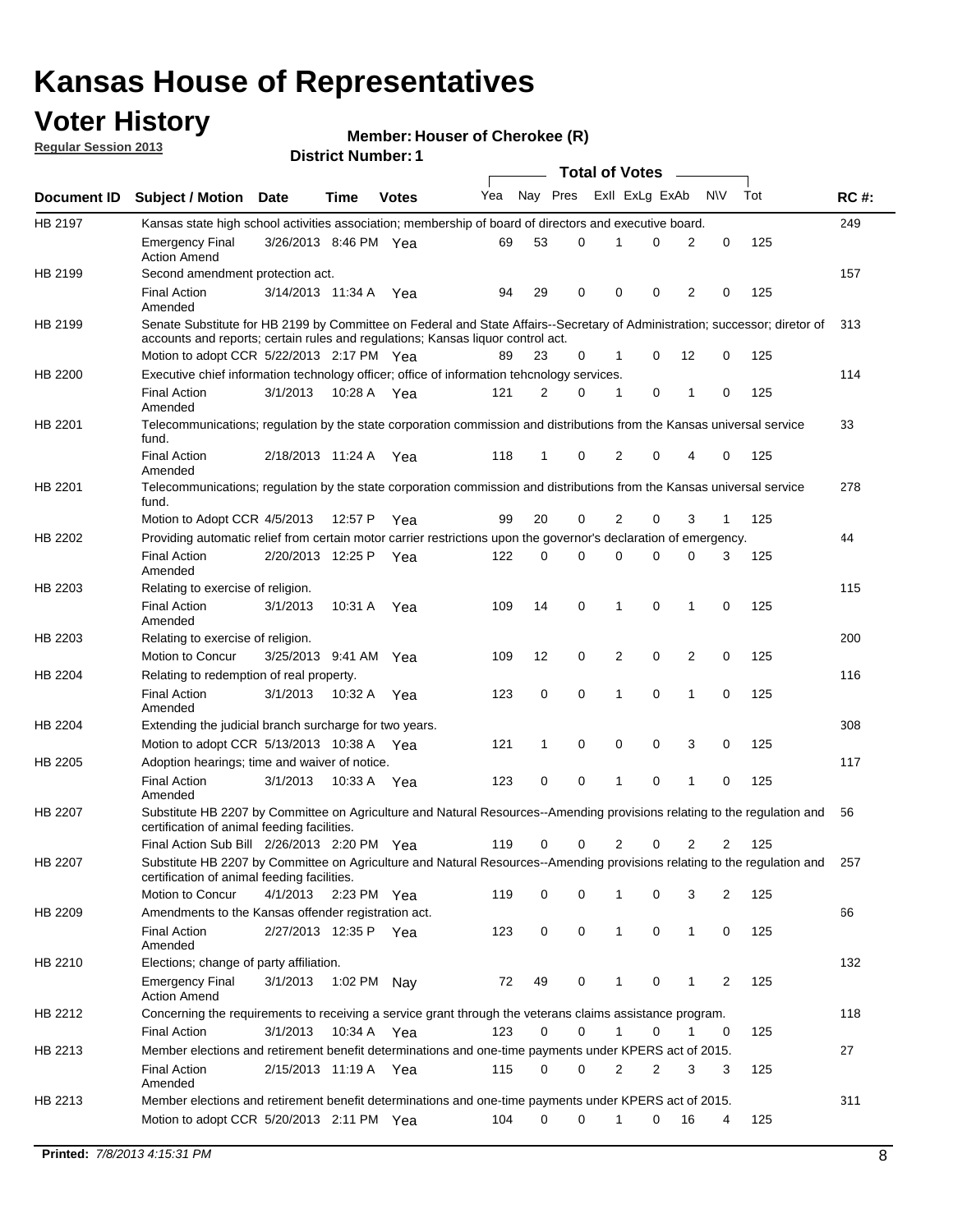### **Voter History**

**Regular Session 2013**

**Member: Houser of Cherokee (R)** 

| <u><b>Neguiai ocoolori 40 iu</b></u> |                                                                                                                                                                                                       |                       | <b>District Number: 1</b> |              |     |             |                     |                         |          |                |           |     |             |
|--------------------------------------|-------------------------------------------------------------------------------------------------------------------------------------------------------------------------------------------------------|-----------------------|---------------------------|--------------|-----|-------------|---------------------|-------------------------|----------|----------------|-----------|-----|-------------|
|                                      |                                                                                                                                                                                                       |                       |                           |              |     |             |                     | Total of Votes –        |          |                |           |     |             |
| Document ID                          | <b>Subject / Motion</b>                                                                                                                                                                               | <b>Date</b>           | Time                      | <b>Votes</b> | Yea |             |                     | Nay Pres ExII ExLg ExAb |          |                | <b>NV</b> | Tot | <b>RC#:</b> |
| HB 2216                              | Repealing certain joint committees and amending related statutes; amending the joint committees on special claims against<br>the state.                                                               |                       |                           |              |     |             |                     |                         |          |                |           |     | 119         |
|                                      | <b>Final Action</b><br>Amended                                                                                                                                                                        | 3/1/2013              |                           | 10:36 A Yea  | 91  | 32          | 0                   | 1                       | 0        | 1              | 0         | 125 |             |
| HB 2216                              | Repealing certain joint committees and amending related statutes; amending the joint committees on special claims against<br>the state.                                                               |                       |                           |              |     |             |                     |                         |          |                |           |     | 323         |
|                                      | Motion to adopt CCR 6/2/2013                                                                                                                                                                          |                       |                           | 12:18 A Yea  | 81  | 28          | 0                   | 1                       | 0        | 6              | 9         | 125 |             |
| HB 2217                              | Creating the crime of female genital mutilation and setting the penalty.                                                                                                                              |                       |                           |              |     |             |                     |                         |          |                |           |     | 120         |
|                                      | <b>Final Action</b><br>Amended                                                                                                                                                                        | 3/1/2013              |                           | 10:37 A Yea  | 123 |             | 0<br>0              | 1                       | 0        | 1              | 0         | 125 |             |
| HB 2218                              | Driving under the influence of alcohol or drugs; tests; implied consent; administrative hearings.                                                                                                     |                       |                           |              |     |             |                     |                         |          |                |           |     | 82          |
|                                      | <b>Final Action</b>                                                                                                                                                                                   | 2/28/2013 11:40 A Yea |                           |              | 124 |             | 0<br>0              |                         | 0        | 0              | 0         | 125 |             |
| HB 2218                              | Driving under the influence of alcohol or drugs; boating under the influence of alcohol or drugs; tests; implied consent;<br>administrative hearings; aggravated battery DUI.                         |                       |                           |              |     |             |                     |                         |          |                |           |     | 303         |
|                                      | Motion to adopt CCR 5/9/2013                                                                                                                                                                          |                       | 11:46 A Yea               |              | 120 |             | $\overline{2}$<br>0 | 1                       | 0        | 1              | 1         | 125 |             |
| HB 2221                              | Enacting the equal access act; school employees; professional employees organization.                                                                                                                 |                       |                           |              |     |             |                     |                         |          |                |           |     | 83          |
|                                      | <b>Final Action</b>                                                                                                                                                                                   | 2/28/2013 11:42 A Yea |                           |              | 71  | 53          | 0                   | 1                       | 0        | $\mathbf 0$    | 0         | 125 |             |
| <b>HB 2222</b>                       | School districts; bullying policies.                                                                                                                                                                  |                       |                           |              |     |             |                     |                         |          |                |           |     | 141         |
|                                      | <b>Emergency Final</b><br><b>Action Amend</b>                                                                                                                                                         | 3/1/2013              |                           | 1:13 PM Yea  | 119 | $\mathbf 1$ | 1                   | 1                       | 0        | 1              | 2         | 125 |             |
| HB 2228                              | Decreased employer payments to group insurance reserve fund for KPERS plan of death and long-term disability benefits<br>during fiscal years 2014 and 2015.                                           |                       |                           |              |     |             |                     |                         |          |                |           |     | 28          |
|                                      | <b>Final Action</b><br>Amended                                                                                                                                                                        | 2/15/2013 11:21 A Yea |                           |              | 115 |             | 0<br>0              | 2                       | 2        | 3              | 3         | 125 |             |
| HB 2231                              | Substitute HB 2231 by Committee on Appropriations - Appropriations for FY 2014, FY 2015, FY 2016, FY 2017 and FY 2018<br>for various state agencies; capital improvement projects.                    |                       |                           |              |     |             |                     |                         |          |                |           |     | 177         |
|                                      | Final Action Sub Bill 3/20/2013 10:29 A Yea<br>Amended                                                                                                                                                |                       |                           |              | 68  | 55          | 0                   | 1                       | 0        | 1              | 0         | 125 |             |
| HB 2234                              | Contracts between the Kansas turnpike authority and the Kansas department of transportation.                                                                                                          |                       |                           |              |     |             |                     |                         |          |                |           |     | 151         |
|                                      | <b>Final Action</b><br>Amended                                                                                                                                                                        | 3/11/2013 11:16 A Yea |                           |              | 81  | 41          | 0                   | 0                       | 1        | 2              | 0         | 125 |             |
| HB 2234                              | Naming the secretary of transportation as the director of operations of the Kansas turnpike authority; pertaining to certain<br>contracts between the authority and the department of transportation. |                       |                           |              |     |             |                     |                         |          |                |           |     | 299         |
|                                      | Motion to Adopt CCR 4/5/2013                                                                                                                                                                          |                       | 10:12 P                   | Yea          | 76  | 44          | 0                   | 2                       | 0        | $\overline{2}$ | 1         | 125 |             |
| HB 2244                              | Taxation of watercraft.                                                                                                                                                                               |                       |                           |              |     |             |                     |                         |          |                |           |     | 250         |
|                                      | <b>Emergency Final</b><br><b>Action Amend</b>                                                                                                                                                         | 3/26/2013 8:49 PM Yea |                           |              | 107 | 15          | 0                   | $\mathbf{1}$            | $\Omega$ | 2              | $\Omega$  | 125 |             |
| HB 2249                              | City annexation of fire district land; double taxation; refund.                                                                                                                                       |                       |                           |              |     |             |                     |                         |          |                |           |     | 121         |
|                                      | <b>Final Action</b><br>Amended                                                                                                                                                                        | 3/1/2013              |                           | 10:39 A Yea  | 101 | 22          | 0                   | 1                       | 0        | 1              | 0         | 125 |             |
| HB 2249                              | Certain property issues; fire districts; historic preservation; solid waste.                                                                                                                          |                       |                           |              |     |             |                     |                         |          |                |           |     | 310         |
|                                      | Motion to Adopt CCR 5/17/2013 10:25 A Yea                                                                                                                                                             |                       |                           |              | 92  | 18          | 0                   | 1                       | 0        | 14             | 0         | 125 |             |
| HB 2252                              | Eliminating the statute of limitations for prosecutions of rape and aggravated criminal sodomy.                                                                                                       |                       |                           |              |     |             |                     |                         |          |                |           |     | 122         |
|                                      | <b>Final Action</b><br>Amended                                                                                                                                                                        | 3/1/2013              |                           | 10:40 A Yea  | 123 |             | 0<br>0              | 1                       | 0        | $\mathbf{1}$   | 0         | 125 |             |
| HB 2253                              | Abortion; prohibiting funding for abortion services; amending late-term abortion and woman's- right-to-know statutes.                                                                                 |                       |                           |              |     |             |                     |                         |          |                |           |     | 178         |
|                                      | <b>Final Action</b><br>Amended                                                                                                                                                                        | 3/20/2013 10:31 A Yea |                           |              | 92  | 31          | 0                   | 1                       | 0        | 1              | 0         | 125 |             |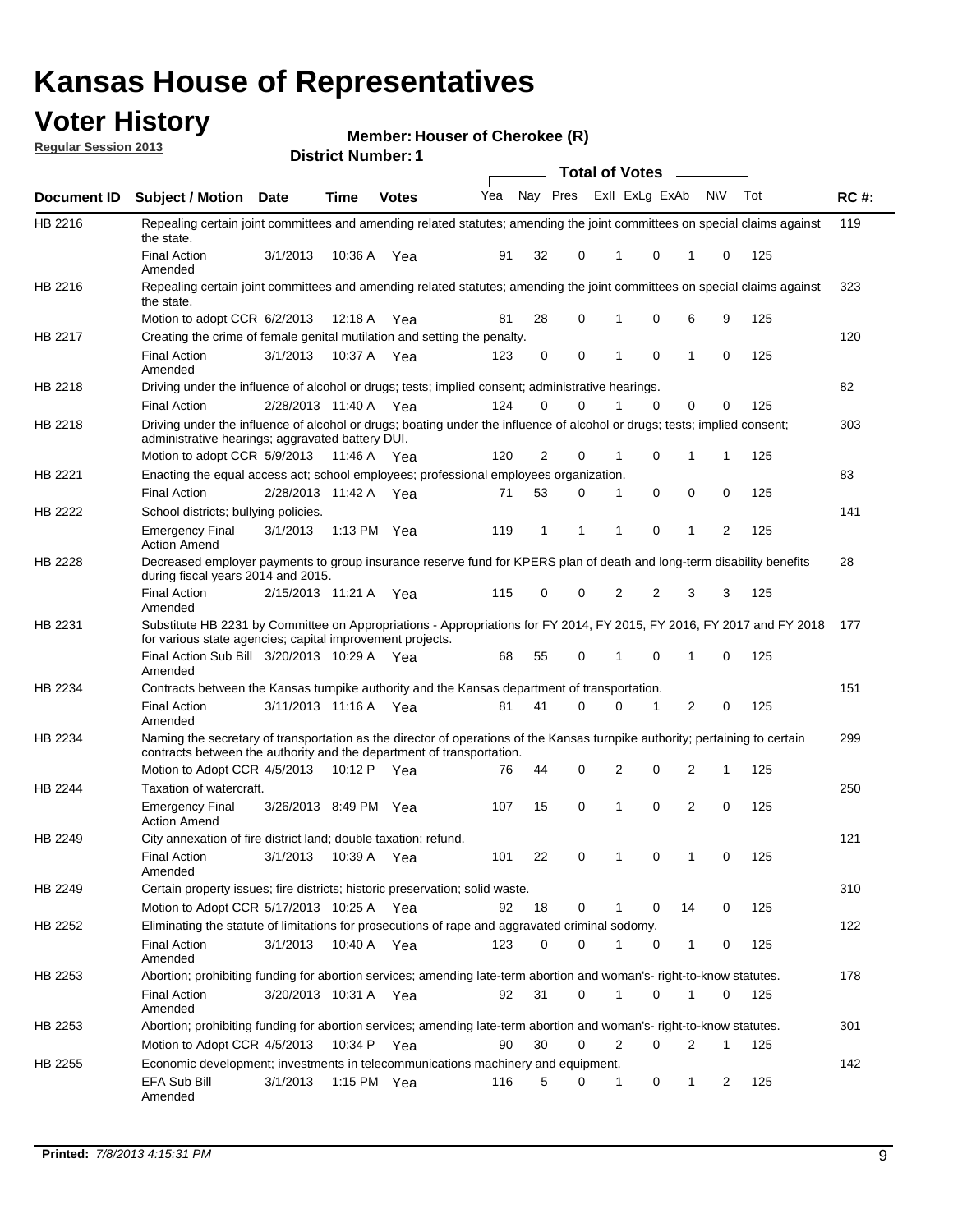## **Voter History**

**Member: Houser of Cherokee (R)** 

**Regular Session 2013**

|                    |                                                                                                                                                                                       |                       | ו ו וסעוווטרו ועוווסו |              |     |                         |             | <b>Total of Votes</b> |              | $\sim$       |                |     |     |
|--------------------|---------------------------------------------------------------------------------------------------------------------------------------------------------------------------------------|-----------------------|-----------------------|--------------|-----|-------------------------|-------------|-----------------------|--------------|--------------|----------------|-----|-----|
| <b>Document ID</b> | <b>Subject / Motion Date</b>                                                                                                                                                          |                       | <b>Time</b>           | <b>Votes</b> | Yea | Nay Pres Exll ExLg ExAb |             |                       |              |              | <b>NV</b>      | Tot | RC# |
| HB 2259            | Domestic relations; relating to dissolution of marriage;                                                                                                                              |                       |                       |              |     |                         |             |                       |              |              |                |     | 58  |
|                    | <b>Final Action</b>                                                                                                                                                                   | 2/27/2013 12:12 P     |                       | Yea          | 123 | 0                       | 0           | 1                     | 0            | 1            | 0              | 125 |     |
| HB 2261            | Authorizing the expenditure of unencumbered balances held by school district; removing the cap for contingency reserve<br>fund.                                                       |                       |                       |              |     |                         |             |                       |              |              |                |     | 48  |
|                    | <b>Final Action</b><br>Amended                                                                                                                                                        | 2/25/2013 12:13 P     |                       | Yea          | 120 | 0                       | 0           | 0                     | 0            | 0            | 5              | 125 |     |
| HB 2261            | School districts; expenditure of unencumbered bala ces; removing the cap for contingency reserve fund; establishing celebrate 305<br>freedom week; bullying policies. ies.            |                       |                       |              |     |                         |             |                       |              |              |                |     |     |
|                    | Motion to adopt CCR 5/9/2013 2:25 PM Yea                                                                                                                                              |                       |                       |              | 119 | 1                       | 0           | 1                     | 0            | 4            | 0              | 125 |     |
| HB 2262            | Substitute HB 2262 by Committee on Appropriations - Amending the percentage amount that is deposited into the oil and gas 210<br>valuation depletion trust fund from 12.41% to 8.25%. |                       |                       |              |     |                         |             |                       |              |              |                |     |     |
|                    | Final Action Sub Bill 3/26/2013 9:58 AM Yea                                                                                                                                           |                       |                       |              | 96  | 23                      | 0           |                       | 0            | 5            | 0              | 125 |     |
| HB 2267            | Income tax, credits, high performance incentive program; subtraction modifications, certain expenses related to living dinor<br>organ donations.                                      |                       |                       |              |     |                         |             |                       |              |              |                |     | 252 |
|                    | <b>Emergency Final</b><br><b>Action Amend</b>                                                                                                                                         | 3/26/2013 8:52 PM Yea |                       |              | 106 | 16                      | 0           | 1                     | 0            | 2            | 0              | 125 |     |
| HB 2269            | John Bower memorial highway.                                                                                                                                                          |                       |                       |              |     |                         |             |                       |              |              |                |     | 84  |
|                    | <b>Final Action</b><br>Amended                                                                                                                                                        | 2/28/2013 11:44 A Yea |                       |              | 114 | 10                      | 0           | 1                     | 0            | 0            | 0              | 125 |     |
| <b>HB 2272</b>     | Exempting IRB-purchased property from property taxatin without state ownerhsip requirement.                                                                                           |                       |                       |              |     |                         |             |                       |              |              |                |     | 123 |
|                    | <b>Final Action</b>                                                                                                                                                                   | 3/1/2013              | 10:41 A               | Yea          | 123 | 0                       | 0           | 1                     | 0            | $\mathbf{1}$ | 0              | 125 |     |
| HB 2278            | Creating a penalty enhancement for the theft or burglary of a firearm.                                                                                                                |                       |                       |              |     |                         |             |                       |              |              |                |     | 135 |
|                    | <b>Emergency Final</b><br><b>Action Amend</b>                                                                                                                                         | 3/1/2013              | 1:06 PM Yea           |              | 117 | 4                       | $\mathbf 0$ | 1                     | $\Omega$     | 1            | $\overline{2}$ | 125 |     |
| HB 2280            | School districts; establishing celebrate freedom week and related curriculum.                                                                                                         |                       |                       |              |     |                         |             |                       |              |              |                |     | 140 |
|                    | <b>Emergency Final</b><br><b>Action Amend</b>                                                                                                                                         | 3/1/2013              | 1:12 PM Yea           |              | 95  | 25                      | 1           | 1                     | 0            | 1            | 2              | 125 |     |
| HB 2294            | Kansas uniform securities act.                                                                                                                                                        |                       |                       |              |     |                         |             |                       |              |              |                |     | 124 |
|                    | <b>Final Action</b>                                                                                                                                                                   | 3/1/2013              | 10:42 A               | Yea          | 123 | 0                       | 0           | 1                     | 0            | 1            | 0              | 125 |     |
| HB 2296            | Campaign finance; permitted uses of campaign funds.                                                                                                                                   |                       |                       |              |     |                         |             |                       |              |              |                |     | 148 |
|                    | <b>Final Action</b>                                                                                                                                                                   | 3/8/2013              | 11:12 A Yea           |              | 120 | 1                       | 0           | 0                     | $\mathbf{1}$ | 2            | $\mathbf{1}$   | 125 |     |
| HB 2298            | Amending the crimes of interference with law enforcement and giving a false alarm.                                                                                                    |                       |                       |              |     |                         |             |                       |              |              |                |     | 136 |
|                    | <b>Emergency Final</b><br>Action                                                                                                                                                      | 3/1/2013              | 1:07 PM Yea           |              | 121 | 0                       | 0           | 1                     | 0            | 1            | 2              | 125 |     |
| HB 2302            | Relating to drug screening, criminal history record check and fingerprinting of certain persons and employees.                                                                        |                       |                       |              |     |                         |             |                       |              |              |                |     | 85  |
|                    | <b>Final Action</b><br>Amended                                                                                                                                                        | 2/28/2013 11:45 A     |                       | Yea          | 124 | 0                       | $\Omega$    | 1                     | 0            | 0            | 0              | 125 |     |
| HB 2303            | Relating to drivier's license fees; driving under the influence equipment fund.                                                                                                       |                       |                       |              |     |                         |             |                       |              |              |                |     | 125 |
|                    | <b>Final Action</b><br>Amended                                                                                                                                                        | 3/1/2013              | 10:44 A               | Yea          | 113 | 10                      | 0           | 1                     | 0            | 1            | 0              | 125 |     |
| HB 2305            | Kansas storage tank act and containment of underground storage tanks.                                                                                                                 |                       |                       |              |     |                         |             |                       |              |              |                |     | 126 |
|                    | Final Action                                                                                                                                                                          | 3/1/2013              | 10:45 A               | Yea          | 123 | 0                       | 0           | 1                     | 0            | 1            | 0              | 125 |     |
| HB 2305            | Kansas storage tank act and containment of underground storage tanks.                                                                                                                 |                       |                       |              |     |                         |             |                       |              |              |                |     | 197 |
|                    | Motion to Concur                                                                                                                                                                      | 3/22/2013 11:36 A     |                       | Yea          | 119 | 0                       | 0           | $\overline{c}$        | 0            | 3            | $\mathbf{1}$   | 125 |     |
| HB 2311            | Increasing delinquent registration fees.<br><b>Final Action</b>                                                                                                                       | 3/1/2013              | 10:50 A               | Yea          | 24  | 99                      | 0           | 1                     | 0            | $\mathbf{1}$ | 0              | 125 | 127 |
| HB 2312            | Kansas uninsurable health insurance plan; increase in life time limit.                                                                                                                |                       |                       |              |     |                         |             |                       |              |              |                |     | 95  |
|                    | <b>Final Action</b>                                                                                                                                                                   | 3/1/2013              | 9:53 AM Yea           |              | 123 | 0                       | 0           |                       | 0            | 1            | 0              | 125 |     |
| HB 2318            | Authorizing use of motorcycle headlamp modulation systems and side lamps.                                                                                                             |                       |                       |              |     |                         |             |                       |              |              |                |     | 128 |
|                    | <b>Final Action</b><br>Amended                                                                                                                                                        | 3/1/2013              | 10:52 A               | Yea          | 123 | 0                       | 0           | 1                     | 0            | 1            | 0              | 125 |     |
| HB 2318            | Authorizing use of motorcycle headlamp modulation systems and side lamps.                                                                                                             |                       |                       |              |     |                         |             |                       |              |              |                |     | 201 |
|                    | Motion to Concur                                                                                                                                                                      | 3/25/2013 9:44 AM Yea |                       |              | 121 | 0                       | 0           | 2                     | 0            | 2            | 0              | 125 |     |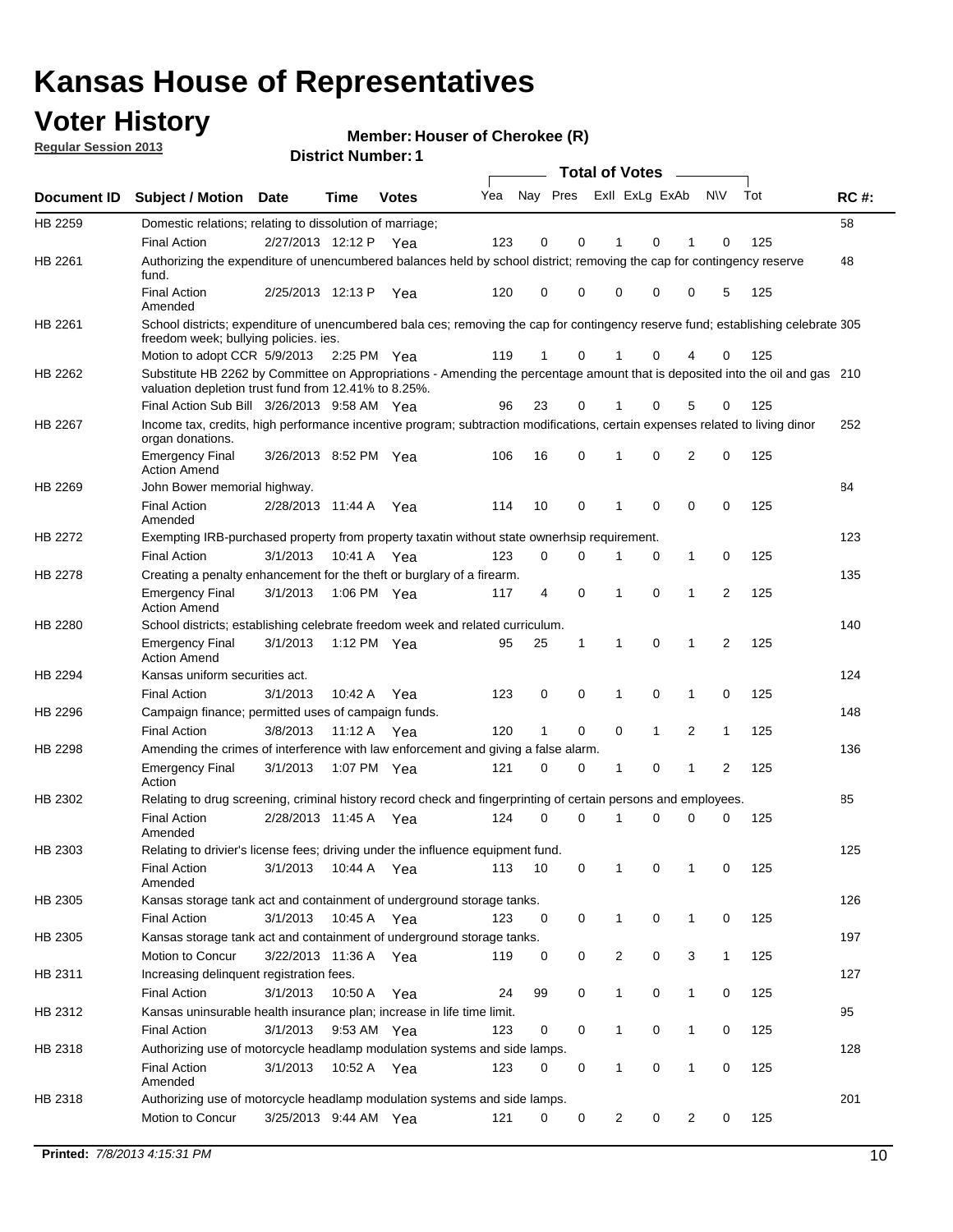## **Voter History**

**Member: Houser of Cherokee (R)** 

**Regular Session 2013**

#### **District Number: 1**

|             |                                                                     |                       |             |              |                                                                                                                                       |                  | <b>Total of Votes</b> |             |                |              |     |             |
|-------------|---------------------------------------------------------------------|-----------------------|-------------|--------------|---------------------------------------------------------------------------------------------------------------------------------------|------------------|-----------------------|-------------|----------------|--------------|-----|-------------|
| Document ID | <b>Subject / Motion</b>                                             | <b>Date</b>           | Time        | <b>Votes</b> | Yea                                                                                                                                   | Nay Pres         | Exll ExLg ExAb        |             |                | <b>NV</b>    | Tot | <b>RC#:</b> |
| HB 2319     | Creating the coalition of innovative districts act.                 |                       |             |              |                                                                                                                                       |                  |                       |             |                |              |     | 149         |
|             | <b>Final Action</b><br>Amended                                      | 3/8/2013              |             | 11:17 A Yea  | 74                                                                                                                                    | 47<br>0          | 0                     | 1           | 3              | 0            | 125 |             |
| HB 2319     | Creating the coalition of innovative districts act.                 |                       |             |              |                                                                                                                                       |                  |                       |             |                |              |     | 279         |
|             | Motion to Adopt CCR 4/5/2013                                        |                       |             | 1:03 PM Yea  | 71                                                                                                                                    | 47<br>0          | 2                     | 0           | 3              | 2            | 125 |             |
| HB 2322     |                                                                     |                       |             |              | Relating to the division of health of the department of health and environment.                                                       |                  |                       |             |                |              |     | 86          |
|             | <b>Final Action</b><br>Amended                                      | 2/28/2013 11:46 A Yea |             |              | 118                                                                                                                                   | 0<br>6           | 1                     | 0           | 0              | 0            | 125 |             |
| HB 2326     | VoIP and IP enabled services.                                       |                       |             |              |                                                                                                                                       |                  |                       |             |                |              |     | 129         |
|             | <b>Final Action</b><br>Amended                                      | 3/1/2013              | 10:53 A     | Yea          | 123                                                                                                                                   | 0<br>0           | 1                     | $\mathbf 0$ | 1              | 0            | 125 |             |
| HB 2338     | Courts; docket fees.                                                |                       |             |              |                                                                                                                                       |                  |                       |             |                |              |     | 211         |
|             | <b>Final Action</b><br>Amended                                      | 3/26/2013 10:00 A     |             | Yea          | 67                                                                                                                                    | 0<br>52          | 1                     | 0           | 5              | 0            | 125 |             |
| HB 2339     |                                                                     |                       |             |              | Allowing insurers to return premiums to a policyholder separate from the notice of an adverse underwriting decision.                  |                  |                       |             |                |              |     | 67          |
|             | <b>Final Action</b>                                                 | 2/28/2013 11:16 A Yea |             |              | 124                                                                                                                                   | 0<br>0           | 1                     | 0           | 0              | 0            | 125 |             |
| HB 2339     | certain firefighters and law enforcement officers.                  |                       |             |              | Combining life insurance with certain additional health related riders, insurance agents-lines of insurance, health insurance for 287 |                  |                       |             |                |              |     |             |
|             | Motion to Adopt CCR 4/5/2013 7:15 PM Yea                            |                       |             |              | 116                                                                                                                                   | 4<br>0           | 2                     | 0           | 2              | 1            | 125 |             |
| HB 2343     |                                                                     |                       |             |              | Relating to the secretary of health and environment; office of laboratory services.                                                   |                  |                       |             |                |              |     | 130         |
|             | <b>Final Action</b>                                                 | 3/1/2013              | 10:54 A Yea |              | 89                                                                                                                                    | 34<br>0          | 1                     | 0           | 1              | 0            | 125 |             |
| HB 2349     | School districts; audit by legislative post audit committee.        |                       |             |              |                                                                                                                                       |                  |                       |             |                |              |     | 87          |
|             | <b>Final Action</b><br>Amended                                      | 2/28/2013 11:48 A Yea |             |              | 120                                                                                                                                   | 0<br>4           | 1                     | 0           | 0              | $\mathbf 0$  | 125 |             |
| HB 2349     | School districts; audit by legislative post audit committee.        |                       |             |              |                                                                                                                                       |                  |                       |             |                |              |     | 291         |
|             | Motion to Concur                                                    | 4/5/2013              |             | 7:55 PM Yea  | 118                                                                                                                                   | 2<br>0           | 2                     | 0           | 2              | $\mathbf{1}$ | 125 |             |
| HB 2352     |                                                                     |                       |             |              | Maximum benefits increased for certain members of the Kansas police and firemen's retirement system.                                  |                  |                       |             |                |              |     | 88          |
|             | <b>Final Action</b>                                                 | 2/28/2013 11:49 A     |             | Yea          | 124                                                                                                                                   | 0<br>0           | 1                     | 0           | 0              | 0            | 125 |             |
| HB 2353     | Adding certain controlled substances as schedule I drugs.           |                       |             |              |                                                                                                                                       |                  |                       |             |                |              |     | 138         |
|             | <b>Emergency Final</b><br>Action                                    | 3/1/2013              |             | 1:09 PM Yea  | 121                                                                                                                                   | 0<br>0           | $\mathbf 1$           | 0           | 1              | 2            | 125 |             |
| HB 2357     |                                                                     |                       |             |              | 242nd engineer company ae" KS army national guard ae" membrial highway.                                                               |                  |                       |             |                |              |     | 96          |
|             | <b>Final Action</b>                                                 | 3/1/2013              |             | 9:54 AM Yea  | 123                                                                                                                                   | 0<br>0           | 1                     | 0           | 1              | 0            | 125 |             |
| HB 2357     | 242nd engineer company-KS army national guard- highway.             |                       |             |              |                                                                                                                                       |                  |                       |             |                |              |     | 202         |
|             | Motion to Concur                                                    | 3/25/2013 9:47 AM Yea |             |              | 121                                                                                                                                   | $\mathbf 0$<br>0 | 2                     | 0           | $\overline{2}$ | 0            | 125 |             |
| HB 2363     |                                                                     |                       |             |              | Exempting certain aggregate mining operations from department of health and environment regulations.                                  |                  |                       |             |                |              |     | 131         |
|             | <b>Final Action</b><br>Amended                                      | 3/1/2013              |             | 10:56 A Yea  | 123                                                                                                                                   | 0<br>0           | $\mathbf{1}$          | 0           | 1              | 0            | 125 |             |
| HB 2363     |                                                                     |                       |             |              | Water; wastewater regulations for sand and gravel; streams, dams and water obstructions.                                              |                  |                       |             |                |              |     | 280         |
|             | Motion to Adopt CCR 4/5/2013                                        |                       |             | 1:10 PM Yea  | 119                                                                                                                                   | 0<br>0           | 2                     | 0           | 3              | 1            | 125 |             |
| HB 2368     | Relating to the governor's mental health services planning council. |                       |             |              |                                                                                                                                       |                  |                       |             |                |              |     | 137         |
|             | <b>Emergency Final</b><br><b>Action Amend</b>                       | 3/1/2013              |             | 1:08 PM Yea  | 121                                                                                                                                   | 0<br>0           | 1                     | 0           | 1              | 2            | 125 |             |
| HB 2377     | Relating to court fees and costs; judicial branch surcharge fund.   |                       |             |              |                                                                                                                                       |                  |                       |             |                |              |     | 212         |
|             | <b>Final Action</b>                                                 | 3/26/2013 10:01 A Yea |             |              | 118                                                                                                                                   | 0<br>1           | 1                     | 0           | 5              | 0            | 125 |             |
| HB 2378     |                                                                     |                       |             |              | Sales tax exemption for sales of certain machinery and equipment used for surface mining activities.                                  |                  |                       |             |                |              |     | 251         |
|             | <b>Emergency Final</b><br><b>Action Amend</b>                       | 3/26/2013 8:51 PM Yea |             |              | 104                                                                                                                                   | 18<br>0          | 1                     | 0           | 2              | 0            | 125 |             |
| HB 2381     |                                                                     |                       |             |              | Election campaign finance; removing certain limitations to contributions made during legislative sessions.                            |                  |                       |             |                |              |     | 198         |
|             | <b>Final Action</b><br>Amended                                      | 3/25/2013 9:30 AM Yea |             |              | 100                                                                                                                                   | 21<br>0          | 2                     | 0           | $\overline{2}$ | 0            | 125 |             |
| HB 2387     |                                                                     |                       |             |              | Clarifying that felony murder is not a lesser included offense of capital murder.                                                     |                  |                       |             |                |              |     | 213         |
|             | <b>Final Action</b>                                                 | 3/26/2013 10:02 A Yea |             |              | 117                                                                                                                                   | 2<br>0           | $\mathbf 1$           | 0           | 5              | 0            | 125 |             |

**Printed:**  $7/8/20134:15:31 \text{ PM}$  11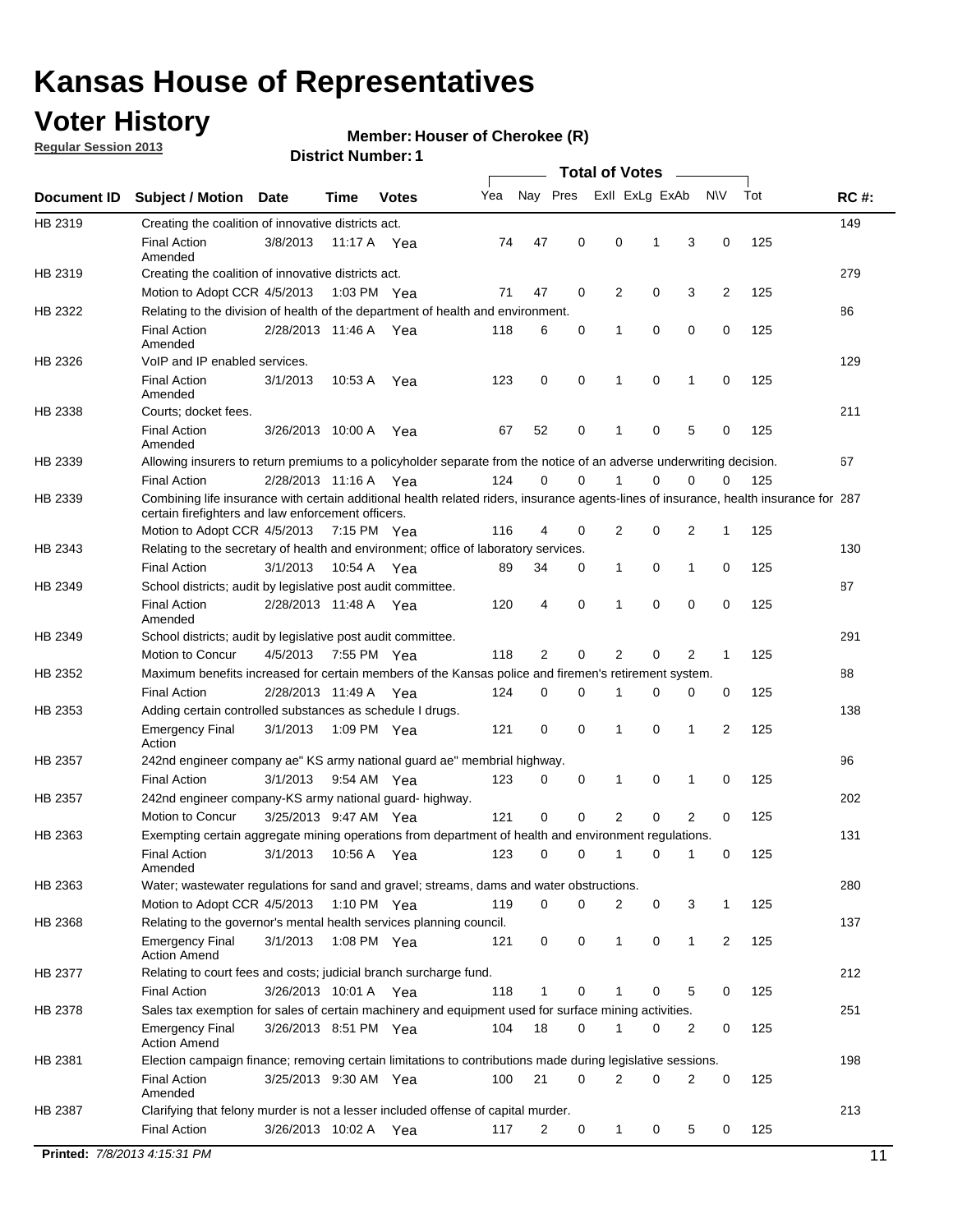## **Voter History**

**Member: Houser of Cherokee (R)** 

**Regular Session 2013**

|                 |                                                                                                                                                                                                                                                  |                       |             |              |     |              |          | <b>Total of Votes</b> |   |   |              |     |             |
|-----------------|--------------------------------------------------------------------------------------------------------------------------------------------------------------------------------------------------------------------------------------------------|-----------------------|-------------|--------------|-----|--------------|----------|-----------------------|---|---|--------------|-----|-------------|
| Document ID     | Subject / Motion Date                                                                                                                                                                                                                            |                       | Time        | <b>Votes</b> | Yea | Nay Pres     |          | Exll ExLg ExAb        |   |   | <b>NV</b>    | Tot | <b>RC#:</b> |
| HB 2389         | Capital murder; notice of intent to seek the death penalty.                                                                                                                                                                                      |                       |             |              |     |              |          |                       |   |   |              |     | 214         |
|                 | <b>Final Action</b>                                                                                                                                                                                                                              | 3/26/2013 10:03 A     |             | Yea          | 118 | 1            | 0        | 1                     | 0 | 5 | 0            | 125 |             |
| HB 2391         | School finance; amount of tax levy authorized to finance ancillary school facilities.                                                                                                                                                            |                       |             |              |     |              |          |                       |   |   |              |     | 237         |
|                 | <b>Emergency Final</b><br><b>Action Amend</b>                                                                                                                                                                                                    | 3/26/2013 8:30 PM Nav |             |              | 64  | 57           | 0        | $\mathbf{1}$          | 0 | 2 | 1            | 125 |             |
| HB 2391         | Senate Substitute for HB 2391 by Committee on Ways and Means - Creating the joint committee on uniform educational<br>standards oversight.                                                                                                       |                       |             |              |     |              |          |                       |   |   |              |     | 321         |
|                 | Sub Motion to Concur 6/1/2013                                                                                                                                                                                                                    |                       | 10:06 P     | Yea          | 55  | 58           | 0        | 0                     | 0 | 6 | 6            | 125 |             |
| HB 2396         | Allowing the secretary of administration to identify state owned real property as surplus property and establishing an appeals 253<br>process of such identification; also amending procedures for the disposition of state surplus real estate. |                       |             |              |     |              |          |                       |   |   |              |     |             |
|                 | <b>Emergency Final</b><br>Action Amend                                                                                                                                                                                                           | 3/26/2013 8:53 PM Yea |             |              | 122 | 0            | 0        |                       | 0 | 2 | 0            | 125 |             |
| HB 2403         | Issuing \$1,500,000,000 of pension obligation bonds to finance a portion of the unfunded actuarial liability of KPERS.                                                                                                                           |                       |             |              |     |              |          |                       |   |   |              |     | 236         |
|                 | <b>Final Action</b><br>Amended                                                                                                                                                                                                                   | 3/26/2013 8:29 PM Yea |             |              | 73  | 49           | 0        | 1                     | 0 | 2 | 0            | 125 |             |
| <b>HCR 5014</b> | Urging approval of the Presidential Permit application allowing the construction and operation of the TransCanada Keystone<br>XL Pipeline.                                                                                                       |                       |             |              |     |              |          |                       |   |   |              |     | 215         |
|                 | <b>Final Action</b>                                                                                                                                                                                                                              | 3/26/2013 10:05 A     |             | Yea          | 108 | 11           | 0        |                       | 0 | 5 | 0            | 125 |             |
| HR 6004         | Rules of House of Representatives, permanent rules of the 2013-2014 biennium.                                                                                                                                                                    |                       |             |              |     |              |          |                       |   |   |              |     | 4           |
|                 | <b>Final Action</b><br>Amended                                                                                                                                                                                                                   | 1/28/2013 11:09 A     |             | Yea          | 82  | 40           | 0        | 0                     | 0 | 3 | 0            | 125 |             |
| SB 1            | Legislative Post Audit; periodic audits of the State treasurer and the pooled money investment board.                                                                                                                                            |                       |             |              |     |              |          |                       |   |   |              |     | 216         |
|                 | <b>Final Action</b><br>Amended                                                                                                                                                                                                                   | 3/26/2013 10:06 A     |             | Yea          | 118 | 1            | 0        | 1                     | 0 | 5 | 0            | 125 |             |
| SB 16           | Kansas racketeer influenced and corrupt organization act, criminal street gangs.                                                                                                                                                                 |                       |             |              |     |              |          |                       |   |   |              |     | 217         |
|                 | <b>Final Action</b><br>Amended                                                                                                                                                                                                                   | 3/26/2013 10:12 A Nay |             |              | 74  | 45           | 0        | 1                     | 0 | 5 | 0            | 125 |             |
| SB 20           | Civil procedure; temporary restraining orders and poverty affidavits.                                                                                                                                                                            |                       |             |              |     |              |          |                       |   |   |              |     | 190         |
|                 | <b>Final Action</b><br>Amended                                                                                                                                                                                                                   | 3/22/2013 11:15 A     |             | Yea          | 119 | 0            | 0        | 2                     | 0 | 3 | 1            | 125 |             |
| SB 20           | Civil procedure; temporary restraining orders and poverty affidavits.                                                                                                                                                                            |                       |             |              |     |              |          |                       |   |   |              |     | 304         |
|                 | Motion to adopt CCR 5/9/2013                                                                                                                                                                                                                     |                       | 2:21 PM Yea |              | 119 | $\mathbf{1}$ | 0        | 1                     | 0 | 4 | 0            | 125 |             |
| SB 21           | Firearms; criminal possession of a firearm; expungement; personal and family protection act.                                                                                                                                                     |                       |             |              |     |              |          |                       |   |   |              |     | 255         |
|                 | <b>Emergency Final</b><br>Action                                                                                                                                                                                                                 | 3/26/2013 8:56 PM Yea |             |              | 119 | 3            | 0        |                       | 0 | 2 | 0            | 125 |             |
| SB 23           | Continuation of statewide tax levy for public schools.                                                                                                                                                                                           |                       |             |              |     |              |          |                       |   |   |              |     | 243         |
|                 | <b>Emergency Final</b><br><b>Action Amend</b>                                                                                                                                                                                                    | 3/26/2013 8:38 PM Yea |             |              | 122 | 0            | 0        | 1                     | 0 | 2 | 0            | 125 |             |
| <b>SB 23</b>    | School districts; sttewide tax levy for public schools; school finance amendments.                                                                                                                                                               |                       |             |              |     |              |          |                       |   |   |              |     | 296         |
|                 | Motion to Adopt CCR 4/5/2013 9:32 PM Yea                                                                                                                                                                                                         |                       |             |              | 119 | 1            | 0        | 2                     | 0 | 2 | 1            | 125 |             |
| <b>SB 24</b>    | Insurance - Risk-based capital requirements for property, casualty and life insurance companies.                                                                                                                                                 |                       |             |              |     |              |          |                       |   |   |              |     | 204         |
|                 | <b>Final Action</b>                                                                                                                                                                                                                              | 3/26/2013 9:50 AM Yea |             |              | 119 | 0            | 0        |                       | 0 | 5 | 0            | 125 |             |
| SB 25           | Insurance-Risk-based capital requirements for health organizations.                                                                                                                                                                              |                       |             |              |     |              |          |                       |   |   |              |     | 205         |
|                 | <b>Final Action</b>                                                                                                                                                                                                                              | 3/26/2013 9:51 AM Yea |             |              | 119 | 0            | 0        | 1                     | 0 | 5 | 0            | 125 |             |
| SB 27           | Eligibility of students under the military service scholarship program act.                                                                                                                                                                      |                       |             |              |     |              |          |                       |   |   |              |     | 166         |
|                 | <b>Final Action</b><br>Amended                                                                                                                                                                                                                   | 3/19/2013 10:35 A Yea |             |              | 123 | 0            | 0        |                       | 0 | 1 | 0            | 125 |             |
| SB 28           | Authorizing the division of emergency management within the adjutant general's department to accept certain real property.                                                                                                                       |                       |             |              |     |              |          |                       |   |   |              |     | 184         |
|                 | <b>Final Action</b>                                                                                                                                                                                                                              | 3/21/2013 11:22 A Yea |             |              | 121 | 0            | $\Omega$ | 1                     | 0 | 3 | $\Omega$     | 125 |             |
| SB 37           | Kansas home inspectors professional competence and financial responsibility act.                                                                                                                                                                 |                       |             |              |     |              |          |                       |   |   |              |     | 218         |
|                 | <b>Final Action</b>                                                                                                                                                                                                                              | 3/26/2013 10:14 A Yea |             |              | 102 | 17           | 0        | 1                     | 0 | 5 | 0            | 125 |             |
| SB 51           | Health insurance coverage for bankers association.                                                                                                                                                                                               |                       |             |              |     |              |          |                       |   |   |              |     | 189         |
|                 | <b>Final Action</b>                                                                                                                                                                                                                              | 3/22/2013 11:14 A Yea |             |              | 119 | 0            | 0        | 2                     | 0 | 3 | $\mathbf{1}$ | 125 |             |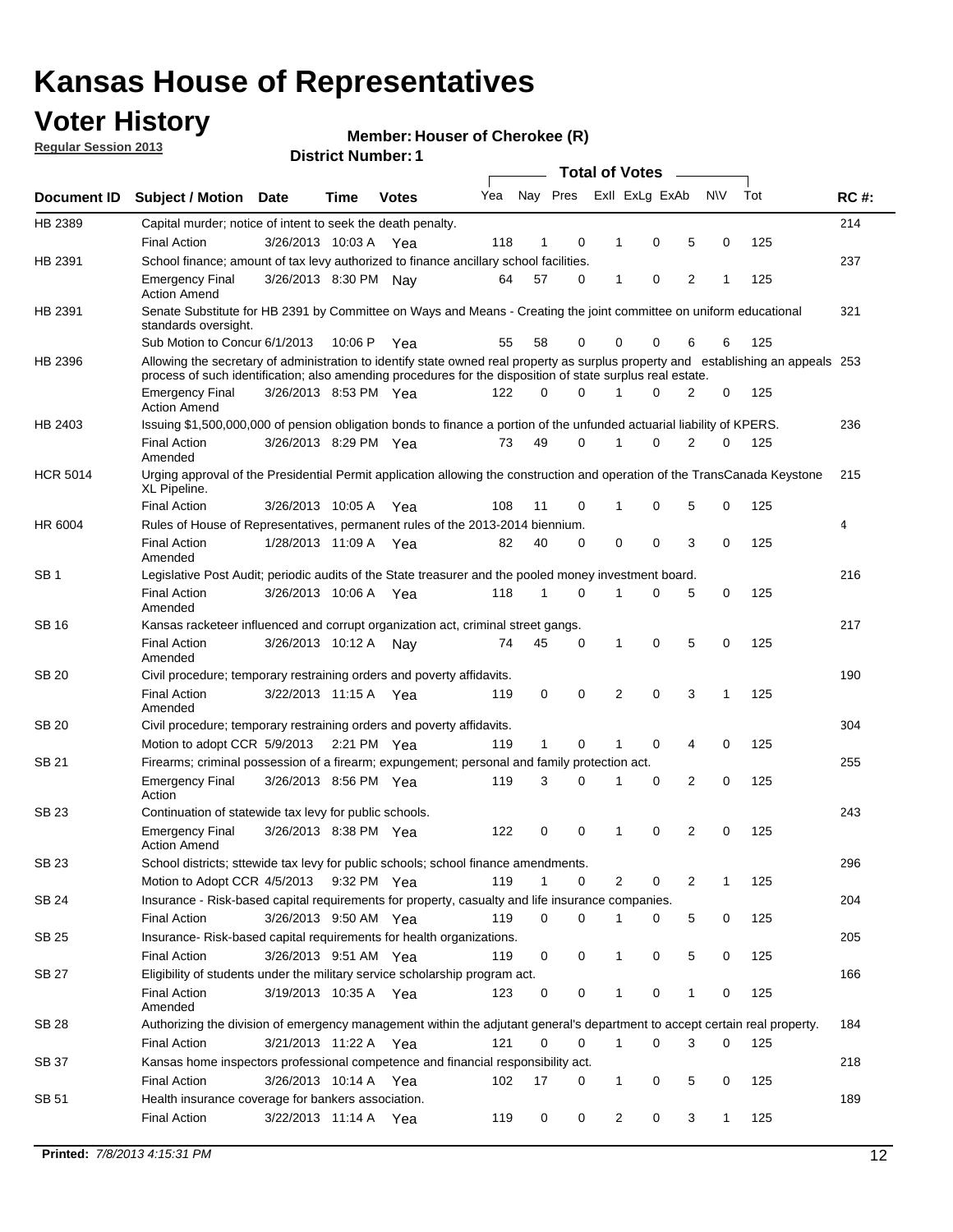## **Voter History**

**Member: Houser of Cherokee (R)** 

**Regular Session 2013**

| Document ID  | <b>Subject / Motion Date</b>                                                                                                                                                                                                                                                                                                                                                                            |                       | Time        | <b>Votes</b> | Yea | Nay Pres |             | Exll ExLg ExAb |   |                | <b>NV</b> | Tot | <b>RC#:</b> |
|--------------|---------------------------------------------------------------------------------------------------------------------------------------------------------------------------------------------------------------------------------------------------------------------------------------------------------------------------------------------------------------------------------------------------------|-----------------------|-------------|--------------|-----|----------|-------------|----------------|---|----------------|-----------|-----|-------------|
| SB 52        | Mortgage interest rate cap increase.                                                                                                                                                                                                                                                                                                                                                                    |                       |             |              |     |          |             |                |   |                |           |     | 238         |
|              | <b>Emergency Final</b><br>Action                                                                                                                                                                                                                                                                                                                                                                        | 3/26/2013 8:32 PM Yea |             |              | 120 | 2        | 0           | 1              | 0 | 2              | 0         | 125 |             |
| <b>SB 56</b> | Transferring the recognition of county fair associations from the secretary of agriculture to the board of county<br>commissioners.                                                                                                                                                                                                                                                                     |                       |             |              |     |          |             |                |   |                |           |     | 191         |
|              | <b>Final Action</b><br>Amended                                                                                                                                                                                                                                                                                                                                                                          | 3/22/2013 11:21 A     |             | Yea          | 119 | 0        | 0           | 2              | 0 | 3              | 1         | 125 |             |
| <b>SB 57</b> | Substitute for SB 57 by Committee on Agriculture - Agriculture; powers and duties of the department of agriculture relating to<br>poultry improvement plan and domesticated deer.                                                                                                                                                                                                                       |                       |             |              |     |          |             |                |   |                |           |     | 192         |
|              | Final Action Sub Bill 3/22/2013 11:24 A Nav<br>Amended                                                                                                                                                                                                                                                                                                                                                  |                       |             |              | 79  | 40       | 0           | 2              | 0 | 3              | 1         | 125 |             |
| SB 57        | Substitute for SB 57 by Committee on Agriculture - Agriculture; powers and duties of the department of agriculture relating to<br>poultry improvement plan, stockyards and domesticated deer.                                                                                                                                                                                                           |                       |             |              |     |          |             |                |   |                |           |     | 262         |
|              | Motion to adopt CCR 4/4/2013                                                                                                                                                                                                                                                                                                                                                                            |                       | 2:18 PM Nay |              | 80  | 42       | 0           |                | 0 | 2              | 0         | 125 |             |
| SB 58        | Sentencing for unlawful manufacturing of controlled substances.                                                                                                                                                                                                                                                                                                                                         |                       |             |              |     |          |             |                |   |                |           |     | 219         |
|              | <b>Final Action</b>                                                                                                                                                                                                                                                                                                                                                                                     | 3/26/2013 10:15 A     |             | Yea          | 119 | 0        | 0           | 1              | 0 | 5              | 0         | 125 |             |
| <b>SB 59</b> | Attorney general; reward for information.                                                                                                                                                                                                                                                                                                                                                               |                       |             |              |     |          |             |                |   |                |           |     | 193         |
|              | <b>Final Action</b>                                                                                                                                                                                                                                                                                                                                                                                     | 3/22/2013 11:25 A     |             | Yea          | 119 | 0        | $\mathbf 0$ | 2              | 0 | 3              | 1         | 125 |             |
| SB 62        | Making gas pipeline safety terminology consistent with federal regulations.                                                                                                                                                                                                                                                                                                                             |                       |             |              |     |          |             |                |   |                |           |     | 163         |
|              | <b>Final Action</b>                                                                                                                                                                                                                                                                                                                                                                                     | 3/19/2013 10:32 A     |             | Yea          | 123 | 0        | 0           | 1              | 0 | 1              | 0         | 125 |             |
| SB 63        | Elections; voting crimes, penalties and prosecution.                                                                                                                                                                                                                                                                                                                                                    |                       |             |              |     |          |             |                |   |                |           |     | 246         |
|              | <b>Emergency Final</b><br><b>Action Amend</b>                                                                                                                                                                                                                                                                                                                                                           | 3/26/2013 8:42 PM Yea |             |              | 69  | 53       | $\mathbf 0$ | 1              | 0 | $\overline{2}$ | 0         | 125 |             |
| SB 68        | Driver's license examinations; locations.                                                                                                                                                                                                                                                                                                                                                               |                       |             |              |     |          |             |                |   |                |           |     | 220         |
|              | <b>Final Action</b>                                                                                                                                                                                                                                                                                                                                                                                     | 3/26/2013 10:16 A     |             | Yea          | 116 | 3        | 0           | 1              | 0 | 5              | 0         | 125 |             |
| SB 69        | Motor vehicles; vehicle registration and license plates.                                                                                                                                                                                                                                                                                                                                                |                       |             |              |     |          |             |                |   |                |           |     | 167         |
|              | <b>Final Action</b>                                                                                                                                                                                                                                                                                                                                                                                     | 3/19/2013 10:37 A     |             | Yea          | 117 | 6        | 0           | 1              | 0 | 1              | 0         | 125 |             |
| SB 74        | Prison-made goods act; prohibiting prisoner production of manufactured or modular homes.                                                                                                                                                                                                                                                                                                                |                       |             |              |     |          |             |                |   |                |           |     | 221         |
|              | <b>Final Action</b>                                                                                                                                                                                                                                                                                                                                                                                     | 3/26/2013 10:19 A     |             | Yea          | 87  | 32       | 0           | 1              | 0 | 5              | 0         | 125 |             |
| SB 75        | Record requirements and civil penalties relating to sales of plastic bulk merchandise containers.                                                                                                                                                                                                                                                                                                       |                       |             |              |     |          |             |                |   |                |           |     | 222         |
|              | <b>Final Action</b>                                                                                                                                                                                                                                                                                                                                                                                     | 3/26/2013 10:21 A     |             | Yea          | 101 | 18       | 0           |                | 0 | 5              | 0         | 125 |             |
| SB 81        | Open records; requests for criminal justice information; restriction of certain officials' information from publicly accessible<br>records.<br><b>Final Action</b>                                                                                                                                                                                                                                      |                       |             |              | 119 | 0        | 0           | 2              | 0 | 3              | 1         | 125 | 194         |
|              | Amended                                                                                                                                                                                                                                                                                                                                                                                                 | 3/22/2013 11:27 A     |             | Yea          |     |          |             |                |   |                |           |     |             |
| SB 83        | House Substitute for SB 83 by Committee on Taxation - Income tax deductions and modifications; severance tax; sales tax;<br>delinquent tax liabilities.                                                                                                                                                                                                                                                 |                       |             |              |     |          |             |                |   |                |           |     | 187         |
|              | Final Action Sub Bill 3/21/2013 11:30 A                                                                                                                                                                                                                                                                                                                                                                 |                       |             | Yea          | 96  | 25       | 0           | 1              | 0 | 3              | 0         | 125 |             |
| SB 83        | House Substitute for SB 83 by Committee on Taxation--Income tax deductions and modifications; severance tax; sales tax and 260<br>compensating use tax, preseumptions relating to nexus; property tax, exemptions, new automobile manufacturinge property;<br>taxation of watercraft; leased commercial and industrial property appeals; correction of clerical errors.<br>Motion to adopt CCR 4/3/2013 |                       | 10:35 A Yea |              | 104 | 15       | $\Omega$    | $\mathbf 1$    | 0 | 3              | 2         | 125 |             |
| SB 84        | House Substitute for SB 84 by Committee on Taxation - Reduction to state income tax rates based on selected actual state                                                                                                                                                                                                                                                                                |                       |             |              |     |          |             |                |   |                |           |     | 188         |
|              | general fund receipts computations; distribution of revenues from sales and compensating use tax; reduction of<br>Final Action Sub Bill 3/21/2013 11:34 A Yea                                                                                                                                                                                                                                           |                       |             |              | 82  | 39       | $\Omega$    |                | 0 | 3              | $\Omega$  | 125 |             |
|              | Amended                                                                                                                                                                                                                                                                                                                                                                                                 |                       |             |              |     |          |             |                |   |                |           |     |             |
| SB 84        | House Substitute for SB 84 -- Reduction to state income tax rates based on selected actual state general fund receipts<br>computations; reduction of itemized deductions.                                                                                                                                                                                                                               |                       |             |              |     |          |             |                |   |                |           |     | 317         |
|              | Motion to adopt CCR 5/28/2013 2:32 PM Nay                                                                                                                                                                                                                                                                                                                                                               |                       |             |              | 42  | 71       | 0           |                | 0 | 9              | 2         | 125 |             |
| SB 84        | House Substitute for SB 84 -- Reduction to state income tax rates based on selected actual state general fund receipts<br>computations; reduction of itemized deductions.                                                                                                                                                                                                                               |                       |             |              |     |          |             |                |   |                |           |     | 319         |
|              | Motion to adopt CCR 5/30/2013 9:14 PM Nav                                                                                                                                                                                                                                                                                                                                                               |                       |             |              | 18  | 94       | 0           |                | 0 | 9              | 3         | 125 |             |
| SB 85        | Motor vehicle insurance; providing proof of insurance by cellular phone or portable electronic device.                                                                                                                                                                                                                                                                                                  |                       |             |              |     |          |             |                |   |                |           |     | 175         |
|              | <b>Final Action</b>                                                                                                                                                                                                                                                                                                                                                                                     | 3/20/2013 10:25 A Yea |             |              | 123 | 0        | 0           |                | 0 | 1              | 0         | 125 |             |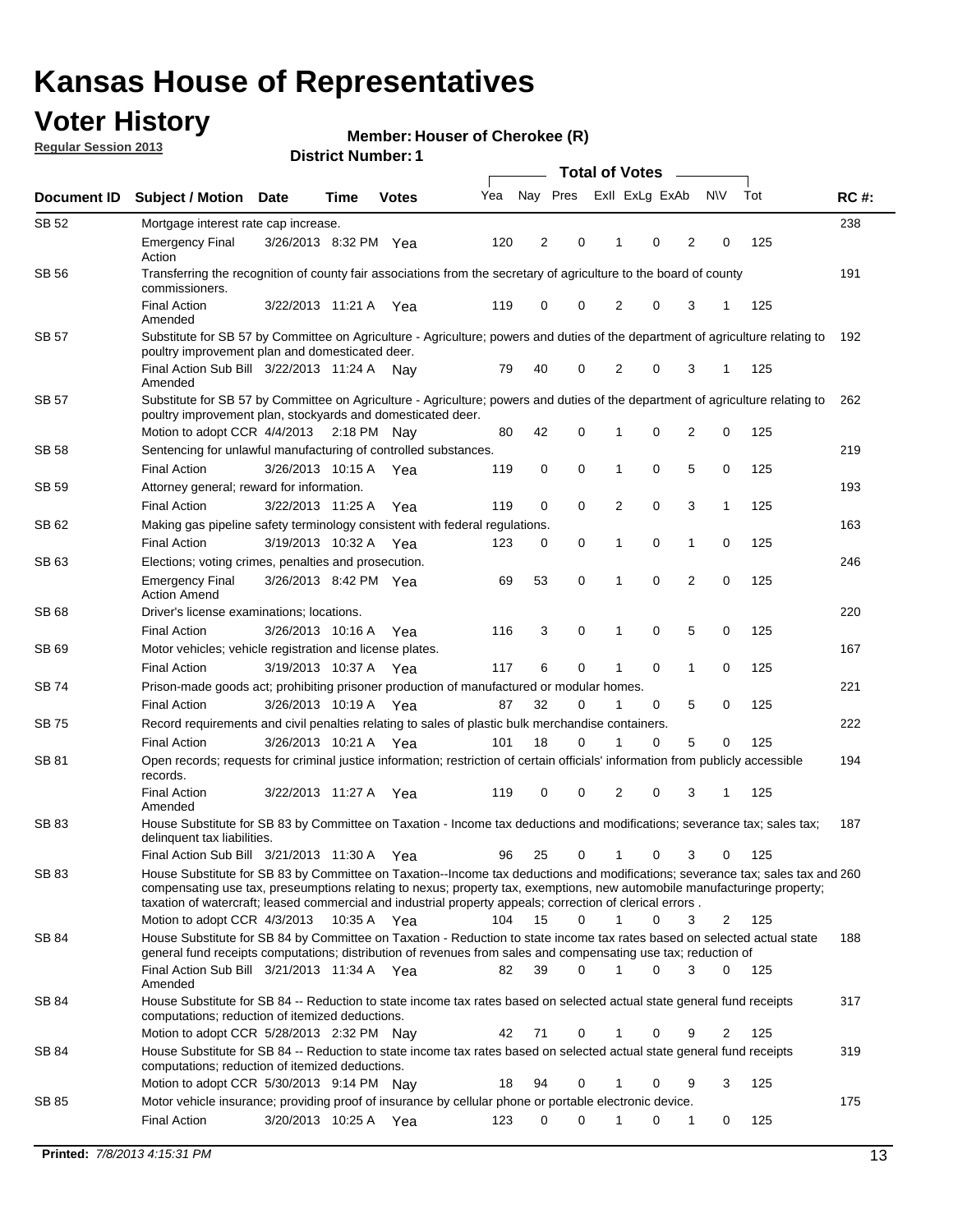## **Voter History**

**Member: Houser of Cherokee (R)** 

**Regular Session 2013**

| Document ID   |                                                                                                       |                                                                                                         |         |              |     |                |              |                |             |   |              |     |             |  |  |  |  |  |  |  |  |
|---------------|-------------------------------------------------------------------------------------------------------|---------------------------------------------------------------------------------------------------------|---------|--------------|-----|----------------|--------------|----------------|-------------|---|--------------|-----|-------------|--|--|--|--|--|--|--|--|
|               | Subject / Motion                                                                                      | <b>Date</b>                                                                                             | Time    | <b>Votes</b> | Yea | Nay Pres       |              | Exll ExLg ExAb |             |   | <b>NV</b>    | Tot | <b>RC#:</b> |  |  |  |  |  |  |  |  |
| <b>SB 88</b>  | Increasing the children's advocacy center assessment fee.                                             |                                                                                                         |         |              |     |                |              |                |             |   |              |     | 223         |  |  |  |  |  |  |  |  |
|               | <b>Final Action</b><br>Amended                                                                        | 3/26/2013 10:22 A                                                                                       |         | Yea          | 118 | 1              | 0            | 1              | 0           | 5 | 0            | 125 |             |  |  |  |  |  |  |  |  |
| SB 96         | Motor vehicles; counties with multiple registration facilities; additional registration fee.          |                                                                                                         |         |              |     |                |              |                |             |   |              |     | 224         |  |  |  |  |  |  |  |  |
|               | <b>Final Action</b><br>Amended                                                                        | 3/26/2013 10:24 A Yea                                                                                   |         |              | 106 | 12             | 0            | 1              | 0           | 5 | 1            | 125 |             |  |  |  |  |  |  |  |  |
| SB 96         | Additional motor vehicle registration fees.                                                           |                                                                                                         |         |              |     |                |              |                |             |   |              |     | 263         |  |  |  |  |  |  |  |  |
|               | Motion to adopt CCR 4/4/2013 2:21 PM                                                                  |                                                                                                         |         | Yea          | 114 | 8              | 0            | 1              | 0           | 2 | 0            | 125 |             |  |  |  |  |  |  |  |  |
| SB 102        | Requiring the state treasurer to provide a list of daily deposits to the secretary of administration. |                                                                                                         |         |              |     |                |              |                |             |   |              |     | 195         |  |  |  |  |  |  |  |  |
|               | <b>Final Action</b><br>Amended                                                                        | 3/22/2013 11:28 A Yea                                                                                   |         |              | 119 | 0              | 0            | $\overline{2}$ | 0           | 3 | 1            | 125 |             |  |  |  |  |  |  |  |  |
| SB 102        | Enacting the second amendment protection act.                                                         |                                                                                                         |         |              |     |                |              |                |             |   |              |     |             |  |  |  |  |  |  |  |  |
|               | Motion to Adopt CCR 4/5/2013                                                                          |                                                                                                         |         | 9:20 PM Yea  | 96  | 24             | 0            | 2              | 0           | 2 | 1            | 125 |             |  |  |  |  |  |  |  |  |
| SB 111        | Establishing Native American legislative day at the capitol; awarding of high school diplomas.        |                                                                                                         |         |              |     |                |              |                |             |   |              |     |             |  |  |  |  |  |  |  |  |
|               | <b>Emergency Final</b><br><b>Action Amend</b>                                                         | 3/26/2013 8:41 PM Yea                                                                                   |         |              | 122 | 0              | 0            | 1              | 0           | 2 | 0            | 125 |             |  |  |  |  |  |  |  |  |
| <b>SB 113</b> | Credit unions; changes in certain loan limitations.                                                   |                                                                                                         |         |              |     |                |              |                |             |   |              |     | 234         |  |  |  |  |  |  |  |  |
|               | <b>Emergency Final</b><br>Action                                                                      | 3/26/2013 8:25 PM Yea                                                                                   |         |              | 122 | 0              | 0            | 1              | 0           | 2 | 0            | 125 |             |  |  |  |  |  |  |  |  |
| SB 118        |                                                                                                       | Relating to law enforcement reporting and investigation of missing persons.<br>225                      |         |              |     |                |              |                |             |   |              |     |             |  |  |  |  |  |  |  |  |
|               | <b>Final Action</b>                                                                                   | 3/26/2013 10:25 A Yea                                                                                   |         |              | 119 | 0              | 0            | 1              | 0           | 5 | 0            | 125 |             |  |  |  |  |  |  |  |  |
| SB 120        | Enacting the Kansas farmers' market promotion act.                                                    |                                                                                                         |         |              |     |                |              |                |             |   |              |     | 196         |  |  |  |  |  |  |  |  |
|               | <b>Final Action</b><br>Amended                                                                        | 3/22/2013 11:31 A Yea                                                                                   |         |              | 68  | 51             | 0            | 2              | 0           | 3 | 1            | 125 |             |  |  |  |  |  |  |  |  |
| SB 122        | Kansas administrative procedure act; service of order or notice.                                      |                                                                                                         |         |              |     |                |              |                |             |   |              |     | 226         |  |  |  |  |  |  |  |  |
|               | <b>Final Action</b><br>Amended                                                                        | 3/26/2013 10:26 A                                                                                       |         | Yea          | 119 | 0              | 0            | 1              | $\mathbf 0$ | 5 | 0            | 125 |             |  |  |  |  |  |  |  |  |
| SB 122        | Elections; unauthorized voting disclosures.                                                           |                                                                                                         |         |              |     |                |              |                |             |   |              |     | 286         |  |  |  |  |  |  |  |  |
|               | 2<br>0<br>2<br>125<br>Motion to Adopt CCR 4/5/2013<br>89<br>31<br>0<br>1<br>6:23 PM<br>Yea            |                                                                                                         |         |              |     |                |              |                |             |   |              |     |             |  |  |  |  |  |  |  |  |
| SB 124        | Amending the Kansas restraint of trade act.                                                           |                                                                                                         |         |              |     |                |              |                |             |   |              |     | 227         |  |  |  |  |  |  |  |  |
|               | <b>Final Action</b><br>Amended                                                                        | 3/26/2013 10:27 A                                                                                       |         | Yea          | 116 | $\overline{2}$ | 1            | 1              | $\mathbf 0$ | 5 | 0            | 125 |             |  |  |  |  |  |  |  |  |
| SB 124        |                                                                                                       | 273<br>Amending the Kansas restraint of trade act.                                                      |         |              |     |                |              |                |             |   |              |     |             |  |  |  |  |  |  |  |  |
|               | Motion to Adopt CCR 4/5/2013                                                                          |                                                                                                         | 11:06 A | Yea          | 97  | 23             | 0            | 2              | 0           | 2 | $\mathbf{1}$ | 125 |             |  |  |  |  |  |  |  |  |
| <b>SB 128</b> | Career technical education incentive program amendments.                                              |                                                                                                         |         |              |     |                |              |                |             |   |              |     | 168         |  |  |  |  |  |  |  |  |
|               | <b>Final Action</b><br>Amended                                                                        | 3/19/2013 10:39 A                                                                                       |         | Yea          | 123 | 0              | 0            | 1              | 0           | 1 | 0            | 125 |             |  |  |  |  |  |  |  |  |
| <b>SB 129</b> | Bank commissioner: certain fees and hearing costs.                                                    |                                                                                                         |         |              |     |                |              |                |             |   |              |     | 254         |  |  |  |  |  |  |  |  |
|               | <b>Emergency Final</b><br><b>Action Amend</b>                                                         | 3/26/2013 8:55 PM Nay                                                                                   |         |              | 110 | 12             | 0            | 1              | 0           | 2 | 0            | 125 |             |  |  |  |  |  |  |  |  |
| <b>SB 129</b> | Mortgage interest rate cap increase.                                                                  |                                                                                                         |         |              |     |                |              |                |             |   |              |     | 272         |  |  |  |  |  |  |  |  |
|               |                                                                                                       | 121<br>0<br>2<br>0<br>$\overline{2}$<br>0<br>125<br>Motion to Adopt CCR 4/5/2013<br>10:42 A<br>0<br>Yea |         |              |     |                |              |                |             |   |              |     |             |  |  |  |  |  |  |  |  |
| SB 135        | Transferring boiler inspection duties from the department of labor to the state fire marshal.         |                                                                                                         |         |              |     |                |              |                |             |   |              |     | 228         |  |  |  |  |  |  |  |  |
|               | <b>Final Action</b>                                                                                   | 3/26/2013 10:28 A Yea                                                                                   |         |              | 114 | 5              | 0            | 1              | 0           | 5 | 0            | 125 |             |  |  |  |  |  |  |  |  |
| SB 136        | Providing veterans designation on driver's licenses and nondriver identification cards.               |                                                                                                         |         |              |     |                |              |                |             |   |              |     | 244         |  |  |  |  |  |  |  |  |
|               | <b>Emergency Final</b><br><b>Action Amend</b>                                                         | 3/26/2013 8:39 PM Nay                                                                                   |         |              | 119 | 3              | 0            | 1              | 0           | 2 | 0            | 125 |             |  |  |  |  |  |  |  |  |
| SB 139        | Kansas money transmitter act.                                                                         |                                                                                                         |         |              |     |                |              |                |             |   |              |     | 229         |  |  |  |  |  |  |  |  |
|               | <b>Final Action</b>                                                                                   | 3/26/2013 10:30 A                                                                                       |         | Yea          | 117 | 1              | $\mathbf{1}$ | 1              | 0           | 5 | 0            | 125 |             |  |  |  |  |  |  |  |  |
| SB 142        | Abortion; concerning civil actions related to abortion.                                               |                                                                                                         |         |              |     |                |              |                |             |   |              |     | 241         |  |  |  |  |  |  |  |  |
|               | <b>Emergency Final</b><br>Action                                                                      | 3/26/2013 8:36 PM Yea                                                                                   |         |              | 89  | 33             | 0            | 1              | 0           | 2 | 0            | 125 |             |  |  |  |  |  |  |  |  |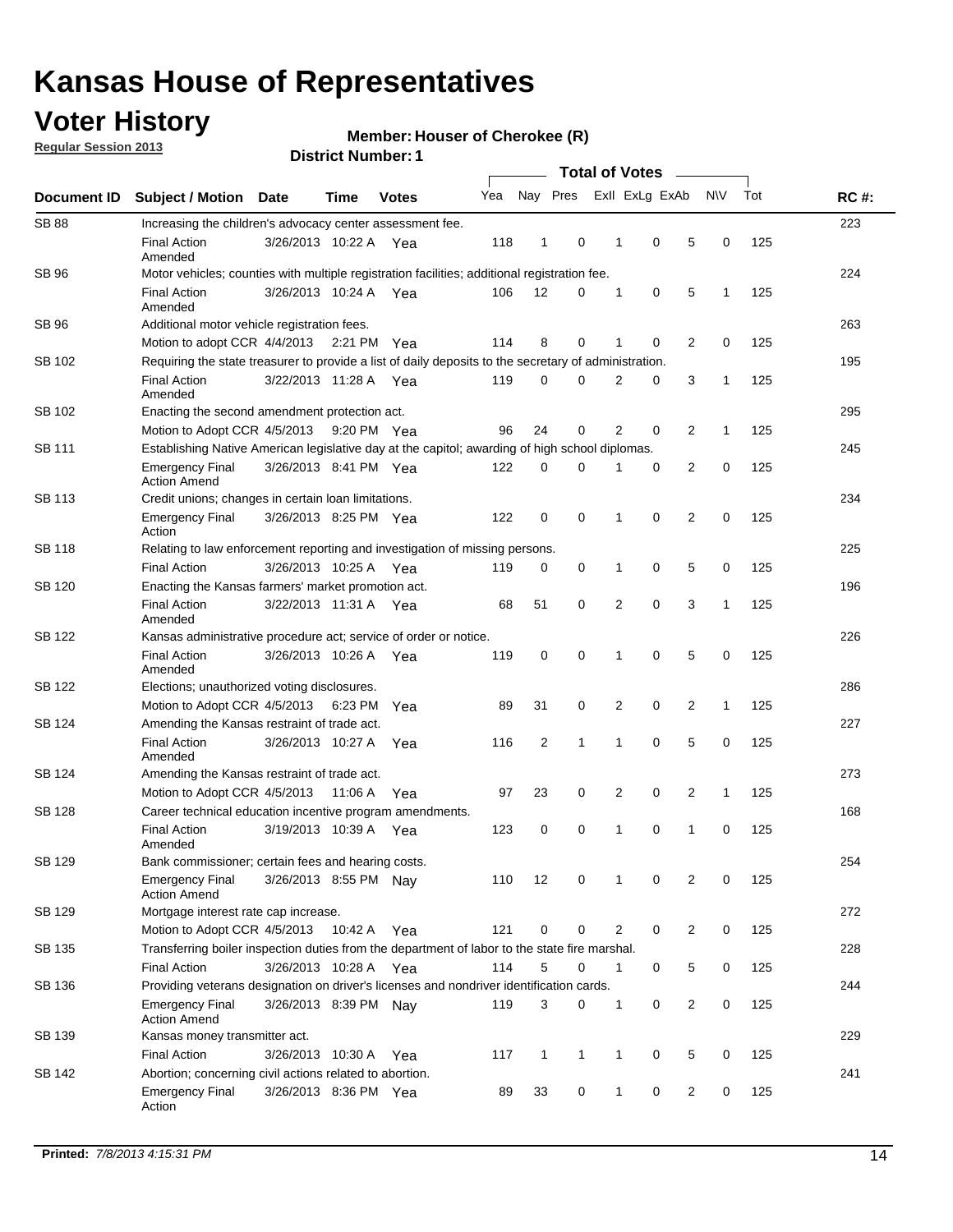## **Voter History**

**Member: Houser of Cherokee (R)** 

**Regular Session 2013**

|                 |                                                                                                                                                                                                   |                                                                                                                                                                                                       |             |                       | <b>Total of Votes</b> |          |   |                |   |                |           |     |             |
|-----------------|---------------------------------------------------------------------------------------------------------------------------------------------------------------------------------------------------|-------------------------------------------------------------------------------------------------------------------------------------------------------------------------------------------------------|-------------|-----------------------|-----------------------|----------|---|----------------|---|----------------|-----------|-----|-------------|
| Document ID     | <b>Subject / Motion</b>                                                                                                                                                                           | <b>Date</b>                                                                                                                                                                                           | Time        | <b>Votes</b>          | Yea                   | Nay Pres |   | Exll ExLg ExAb |   |                | <b>NV</b> | Tot | <b>RC#:</b> |
| SB 149          | 239<br>Drug screening for recipients of cash assistance and unemployment benefits.                                                                                                                |                                                                                                                                                                                                       |             |                       |                       |          |   |                |   |                |           |     |             |
|                 | <b>Emergency Final</b><br><b>Action Amend</b>                                                                                                                                                     | 3/26/2013 8:33 PM Yea                                                                                                                                                                                 |             |                       | 106                   | 16       | 0 | 1              | 0 | 2              | 0         | 125 |             |
| SB 164          |                                                                                                                                                                                                   | Relating to the director of vehicles regulating providers of motor vehicle functions.                                                                                                                 |             |                       |                       |          |   |                |   |                |           |     |             |
|                 | <b>Emergency Final</b><br><b>Action Amend</b>                                                                                                                                                     | 3/26/2013 8:43 PM Yea                                                                                                                                                                                 |             |                       | 117                   | 5        | 0 | 1              | 0 | $\overline{2}$ | 0         | 125 |             |
| SB 164          | Relating to the director of vehicles regulating providers of motor vehicle functions.                                                                                                             |                                                                                                                                                                                                       |             |                       |                       |          |   |                |   |                |           |     | 268         |
|                 | Motion to adopt CCR 4/4/2013                                                                                                                                                                      |                                                                                                                                                                                                       | 5:32 PM Yea |                       | 111                   | 9        | 0 | $\mathbf{1}$   | 0 | 2              | 2         | 125 |             |
| SB 166          | Insurers supervision, rehabilitation and liquidation act; derivatives.                                                                                                                            |                                                                                                                                                                                                       |             |                       |                       |          |   |                |   |                |           |     | 206         |
|                 | <b>Final Action</b>                                                                                                                                                                               | 3/26/2013 9:52 AM Yea                                                                                                                                                                                 |             |                       | 119                   | 0        | 0 | 1              | 0 | 5              | 0         | 125 |             |
| SB 168          | Limiting nuisance actions against certain agricultural activities.                                                                                                                                |                                                                                                                                                                                                       |             |                       |                       |          |   |                |   |                |           |     | 169         |
|                 | Final Action<br>Amended                                                                                                                                                                           | 3/19/2013 10:40 A Yea                                                                                                                                                                                 |             |                       | 111                   | 12       | 0 | 1              | 0 | 1              | 0         | 125 |             |
| SB 168          | Limiting nuisance actions against certain agricultural activities.                                                                                                                                |                                                                                                                                                                                                       |             |                       |                       |          |   |                |   |                |           |     | 264         |
|                 | Motion to adopt CCR 4/4/2013                                                                                                                                                                      |                                                                                                                                                                                                       |             | $2:30 \text{ PM}$ Yea | 110                   | 12       | 0 | 1              | 0 | 2              | 0         | 125 |             |
| SB 171          | School districts; amendments to Kansas uniform financial accounting and reporting act.                                                                                                            |                                                                                                                                                                                                       |             |                       |                       |          |   |                |   |                |           |     | 248         |
|                 | <b>Emergency Final</b><br><b>Action Amend</b>                                                                                                                                                     | 3/26/2013 8:44 PM Yea                                                                                                                                                                                 |             |                       | 122                   | 0        | 0 | 1              | 0 | $\overline{2}$ | 0         | 125 |             |
| SB 171          | School districts; amendments to Kansas uniform financial accounting and reporting act.                                                                                                            |                                                                                                                                                                                                       |             |                       |                       |          |   |                |   |                |           |     | 285         |
|                 | Motion to Adopt CCR 4/5/2013 6:19 PM Yea                                                                                                                                                          |                                                                                                                                                                                                       |             |                       | 63                    | 57       | 0 | 2              | 0 | 2              | 1         | 125 |             |
| SB 171          | Appropriations for FY 2013, FY 2014, FY 2015, FY 2016, FY 2017 and FY 2018 for various state agencies; capital<br>improvement projects; claims against the state.<br>Motion to adopt CCR 6/1/2013 |                                                                                                                                                                                                       | 4:30 PM Yea |                       | 63                    | 51       | 0 | 0              | 0 | 8              | 3         | 125 | 320         |
| SB 187          | Establishing the workers compensation and employment security boards nominating committee; administrative law judge                                                                               |                                                                                                                                                                                                       |             |                       |                       |          |   |                |   |                |           |     | 242         |
|                 | appointment; workers compensation appeals board.                                                                                                                                                  |                                                                                                                                                                                                       |             |                       |                       |          |   |                |   |                |           |     |             |
|                 | <b>Emergency Final</b><br><b>Action Amend</b>                                                                                                                                                     | 3/26/2013 8:37 PM Yea                                                                                                                                                                                 |             |                       | 88                    | 34       | 0 | 1              | 0 | 2              | 0         | 125 |             |
| SB 187          |                                                                                                                                                                                                   | Amending workers compensation law provisions; establishing the workers compensation and employment security boards<br>nominating committee; notice requirements; workplace health and safety program. |             |                       |                       |          |   |                |   |                |           |     |             |
|                 | Motion to Adopt CCR 4/5/2013                                                                                                                                                                      |                                                                                                                                                                                                       | 11:26 A Yea |                       | 89                    | 31       | 0 | 2              | 0 | 3              | 0         | 125 |             |
| SB 199          | University of Kansas medical center; midwest center for stem cell therapy.                                                                                                                        |                                                                                                                                                                                                       |             |                       |                       |          |   |                |   |                |           |     | 235         |
|                 | <b>Emergency Final</b><br><b>Action Amend</b>                                                                                                                                                     | 3/26/2013 8:26 PM Yea                                                                                                                                                                                 |             |                       | 90                    | 32       | 0 | 1              | 0 | 2              | 0         | 125 |             |
| SB 199          | Health care; stem cell therapy and unused medications.                                                                                                                                            |                                                                                                                                                                                                       |             |                       |                       |          |   |                |   |                |           |     | 290         |
|                 | Motion to Adopt CCR 4/5/2013                                                                                                                                                                      |                                                                                                                                                                                                       | 7:52 PM Yea |                       | 90                    | 30       | 0 | 2              | 0 | $\overline{2}$ | 1         | 125 |             |
| SB 216          | Allowing a public building commission to acquire land for a municipal university similar to what such commission is currently<br>allowed to do for any state university.                          |                                                                                                                                                                                                       |             |                       |                       |          |   |                |   |                |           |     | 185         |
|                 | <b>Final Action</b>                                                                                                                                                                               | 3/21/2013 11:23 A                                                                                                                                                                                     |             | Yea                   | 121                   | 0        | 0 | 1              | 0 | 3              | 0         | 125 |             |
| SB 246          | Reconciling amendments to certain statutes.                                                                                                                                                       |                                                                                                                                                                                                       |             |                       |                       |          |   |                |   |                |           |     | 315         |
|                 | <b>Emergency Final</b><br>Action                                                                                                                                                                  | 5/23/2013 2:14 PM Yea                                                                                                                                                                                 |             |                       | 111                   | 0        | 0 | 1              | 0 | 8              | 5         | 125 |             |
| <b>SCR 1604</b> | Joint rules for the Senate and House of Representatives, 2013-2014.                                                                                                                               |                                                                                                                                                                                                       |             |                       |                       |          |   |                |   |                |           |     | 5           |
|                 | <b>Final Action</b><br>Amended                                                                                                                                                                    | 1/28/2013 11:12 A Yea                                                                                                                                                                                 |             |                       | 81                    | 41       | 0 | 0              | 0 | 3              | 0         | 125 |             |
| <b>SCR 1606</b> | Honoring pregnancy maintenance resource centers.                                                                                                                                                  |                                                                                                                                                                                                       |             |                       |                       |          |   |                |   |                |           |     | 240         |
|                 | Emergency Final<br>Action                                                                                                                                                                         | 3/26/2013 8:34 PM Yea                                                                                                                                                                                 |             |                       | 122                   | 0        | 0 | 1              | 0 | 2              | 0         | 125 |             |